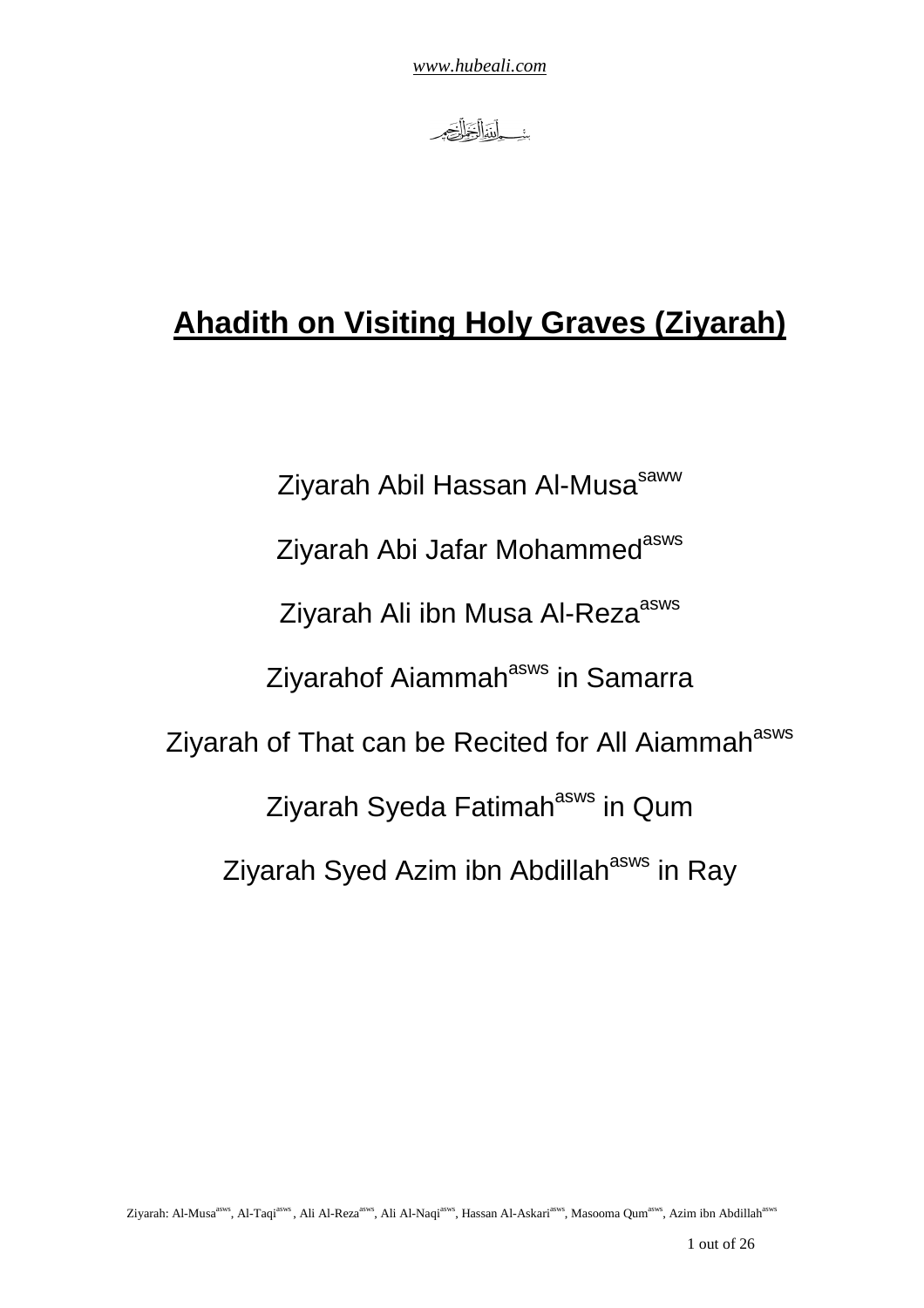

# **TABLE OF CONTENTS**

| The Merits of the Ziyarah of the Believers and How it Should be Performed 24 |  |
|------------------------------------------------------------------------------|--|
|                                                                              |  |
| The Ziyarah of the Grave of 'Abdil 'Azim ibn 'Abdillah Al-Hassan in Ray 26   |  |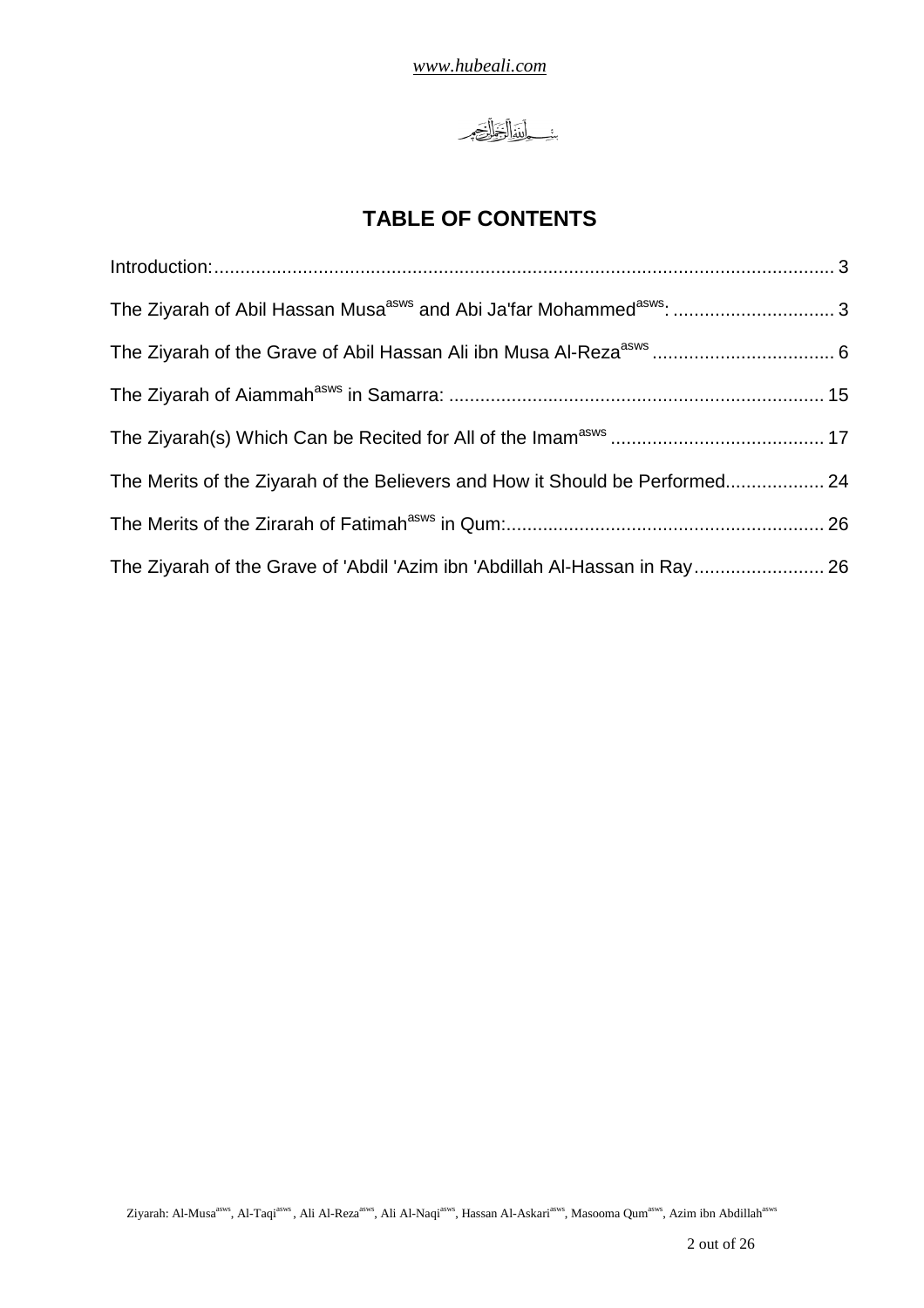## **Introduction:**

Ahadith presented below are compiled from one of the most basic books on Ziyarah of Masomeen<sup>asws</sup>, 'Kamil Al-Ziyarah', written by Ibn Qulawayh Al-Qummi in the  $4<sup>th</sup>$  century.

## **The Ziyarah of Abil Hassan Musaasws and Abi Ja'far Mohammedasws:**

حَدَّنَنِي مُحَمَّدُ بْنُ حَعْفَرِ الرَّزَازُ الْكُوفِيُّ عَنْ مُحَمَّدِ بْن عِيسَى بْن عُبَيْدٍ عَمَّنْ ذَكَرَهُ عَنْ أَبِي الْحَسَن ع قَالَ تَقُولُ بِبَغْدَادَ السَّلَامُ عَلَيْكَ يَا وَلِيَّ اللَّهِ السلَام علَيك يا حجةَ اللَّه السلَام علَيك يا نور اللَّه في ظُلُمات الْأَرضِ السلَام علَيك يا من بدا للَّه في شأْنِه أَتيتك عَارِفاً بِحَقِّكَ مُعَادِياً لِأَعْدَائِكَ فَاشْفَعْ لِي عِنْدَ رَبِّكَ يَا مَوْلَايَ –قَالَ وَ ادْعُ اللَّهَ وَ اسْأَلْ حَاجَتَكَ قَالَ وَ سَلِّمْ بِهَذَا عَلَى أَبِي جَعْفَرِ مُحَمَّدِ بْنِ عَلِيٍّ ع وَ قَالَ إِذَا أَرَدْتَ زِيَارَةَ مُوسَى بْنِ جَعْفَرٍ وَ مُحَمَّدِ بْنِ عَلِيٍّ ع فَاغْتَسلْ وَ تَنظَّفْ وَ الْبَسْ ثَوبيك الطَّاهرينِ و زر قَبر أَبِي الْحسنِ موسى بنِ جعفَرٍ ع

Mohammed ibn Ja'far Al-Razzaz AI-Kufi narrated to me from Mohammed ibn 'Isa ibn 'Ubayd, from someone whose name he mentioned, who said:

Abul Hassan (Imam Hadi<sup>asws</sup>) said: When you want to go to the Ziyarah of Musa<sup>asws</sup> ibn Ja'far (Imam Kazim<sup>asws</sup>) and Mohammed ibn 'Ali (Imam Jawad<sup>asws</sup>), cleanse yourself, perform Ghusl, wear your purified clothes, and then go the graves of Abil Hassan<sup>asws</sup>, .<br>Musa<sup>asws</sup> ibn Jafar<sup>asws</sup> and Mohammed ibn 'Ali<sup>asws</sup> ibn Musa<sup>asws</sup> .

When you arrive at the grave of Musa ibn Jafar<sup>asws</sup> say:

السَّلَامُ عَلَيْكَ يَا وَلِيَّ اللَّهِ السَّلَامُ عَلَيْكَ يَا حُجَّةَ اللَّهِ السَّلَامُ عَلَيْكَ يَا نُورَ اللَّهِ فِي ظُلُمَاتِ الْأَرْضِ السَّلَامُ عَلَيْكَ يَا مَنْ بدا للَّه في شأْنِه

Salaam to you<sup>asws</sup>, O Wali of Allah<sup>azwj</sup>. Salaam to you<sup>asws</sup>, O Allah<sup>azwj</sup>'s Decisive Proof. Salaam to you<sup>asws</sup>, O Allah<sup>azwj</sup>'s Light in the darkness of the earth, Salaam to you<sup>asws</sup>, O the reflection of Allah<sup>azwj</sup>.

أَتيتك زائراً عارِفاً بِحقِّك معادياً لأَعدائك موالياً لأَوليائك -فَاشفَع لي عند ربك يا مولَاي

I have come to you<sup>asws</sup> to perform your Ziyarah while I believe in your<sup>asws</sup> rights, I am the enemy of your enemies, and I befriend your<sup>asws</sup> friends Therefore, intercede for me with your Lord, O my master.

تُمَّ سَلْ حَاجَتَكَ تُمَّ سَلِّمْ عَلَى أَبِي جَعْفَرِ مُحَمَّدٍ الْجَوَادِ بِهَذِهِ الْأَحْرُفِ وَ ابْدَأْ بِالْغُسْلِ وَ قُلِ

Then ask for your needs.

Say Salaam to Abi Ja'far<sup>asws</sup>, Mohammed<sup>asws</sup> ibn 'Ali Al-Jawad<sup>asws</sup>, ensuring you had performed Ghusl and then say: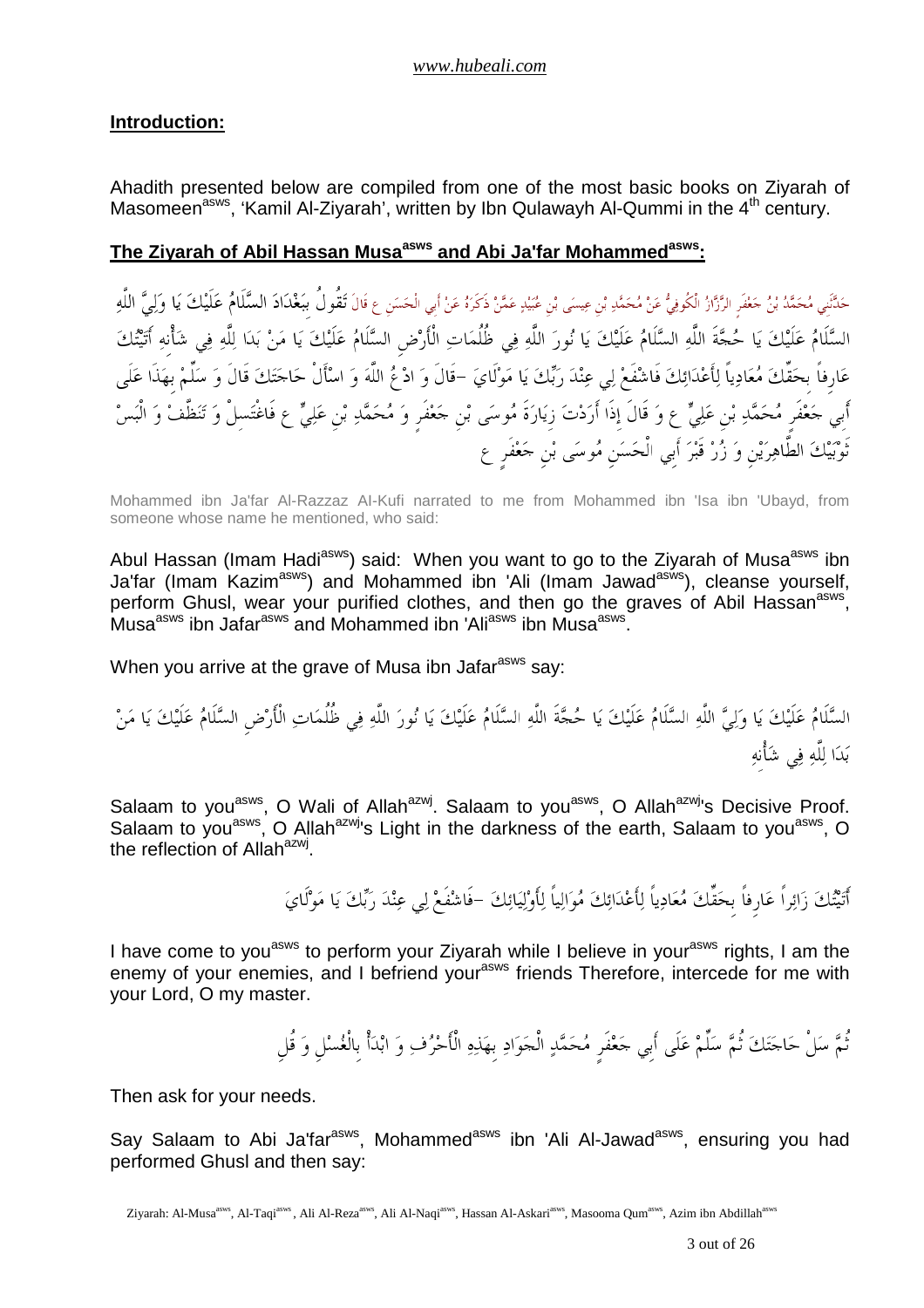اللَّهم صلِّ علَى محمد بنِ علي الْإِمامِ الْبر التقي النقي الرضي الْمرضي و حجتك علَى من فَوق الْأَرضين و من تحت الثَّرى

O Allah<sup>azwj</sup>! Send Your<sup>azwj</sup> blessing on Mohammad<sup>asws</sup> ibn 'Ali<sup>asws</sup>, the rightious, the pious, the pure Imam<sup>asws</sup>, who is pleased with You<sup>azwj</sup> and with whom You<sup>azwj</sup> are Pleased and Your<sup>azwj</sup> Decisive Proof on those who are on the earths and those under the dust.

صلَاةً كَثيرةً تامةً[ ناميةً ]زاكيةً مباركَةً متواصلَةً متواترةً مترادفَةً كَأَفْضلِ ما صلَّيت علَى أَحد من أَوليائك

(O Allah<sup>azwj</sup>! Send) an increasing, complete, purified, beautified, continuous, and a frequent blessing (on him<sup>asws</sup>) that is consecutive and greater than any of the blessings You<sup>azwj</sup> have sent on any of Your<sup>azwj</sup> friends.

السَّلَامُ عَلَيْكَ يَا وَلِيُّ اللَّهِ السَّلَامُ عَلَيْكَ يَا نُورَ اللَّهِ السَّلَامُ عَلَيْكَ يَا حُجَّةَ اللَّهِ السَّلَامُ عَلَيْكَ يَا إِمَامَ الْمُؤْمِنِينَ وَ وَارِثَ النَّبِيِّينَ ]السَّلَامُ عَلَيْكَ يَا خَلِيفَةَ النَّبِيِّينَ وَ سُلَالَةَ الْوَصِيِّينَ السَّلَامُ عَلَيْكَ يَا نُورَ اللَّهِ فِي ظُلُمَاتِ الْأَرْضِ

Salaam to you<sup>asws</sup>, O Wali of Allah<sup>azwj</sup>. Salaam to you<sup>asws</sup>, O Light of Allah<sup>azwj</sup>. Salaam to you<sup>asws</sup>, O Allah<sup>azwj</sup>'s Decisive Proof. Salaam to you<sup>asws</sup>, O Imam<sup>asws</sup> of the believers and heir of the Prophets<sup>asws</sup>. Salaam to you<sup>asws</sup>, O Caliph of the Prophets<sup>asws</sup> and O progeny of the successors<sup>asws</sup>. Salaam to you<sup>asws</sup>, O Allah<sup>azwj</sup>'s Light in the darkness of the earth.

أَتيتك زائراً عارِفاً بِحقِّك معادياً لأَعدائك موالياً لأَوليائك -فَاشفَع لي عند ربك يا مولَاي

I have come to you<sup>asws</sup> to perform your<sup>asws</sup> Ziyarah while I believe in your<sup>asws</sup> rights, I am enemy of your<sup>asws</sup> enemies, and I befriend your<sup>asws</sup> friends. Therefore, intercede for me with your Lord<sup>azwj</sup>, O my master<sup>asws</sup>.

ثُم سلْ حاجتك فَإِنها تقْضى إِنْ شاءَ اللَّه تعالَى

Then ask for your needs, for verily, Allah<sup>azwj</sup>-Willing, those will be fulfilled.

قَالَ وَ تَقُولُ عِنْدَ قَبْرِ أَبِي الْحَسَنِ عِ بِبَغْدَادَ وَ يُجْزِئُ فِي الْمَوَاطِنِ كُلِّهَا أَنْ تَقُولَ

Imam<sup>asws</sup> said: Recite the following next to the grave of Abil Hassan<sup>asws</sup> (Imam Kazim<sup>asws</sup>) in Baghdad and you can recite the same in all of the sites (of the Infallibles<sup>asws</sup>):

السلَام علَى أَولياءِ اللَّه و أَصفيائه السلَام علَى أُمناءِ اللَّه و أَحبائه السلَام علَى أَنصارِ اللَّه و خلَفَائه

Salaam upon Allah<sup>azwj</sup>'s Divine Authorities and His<sup>azwj</sup> Chosen Ones<sup>asws</sup>. Salaam upon Allah<sup>azwj</sup>'s Loved Ones<sup>asws</sup> and His Trustees<sup>asws</sup>. Salaam upon Allah<sup>azwj</sup>'s Supporters and  $His<sup>azwj</sup>$  Caliphs.

السلَام علَى محالِّ معرِفَة اللَّه السلَام علَى مساكنِ ذكْرِ اللَّه السلَام علَى مظَاهرٍ أَمرِ اللَّه و نهيِه

Ziyarah: Al-Musa<sup>asws</sup>, Al-Taqi<sup>asws</sup>, Ali Al-Reza<sup>asws</sup>, Ali Al-Naqi<sup>asws</sup>, Hassan Al-Askari<sup>asws</sup>, Masooma Qum<sup>asws</sup>, Azim ibn Abdillah<sup>asw</sup>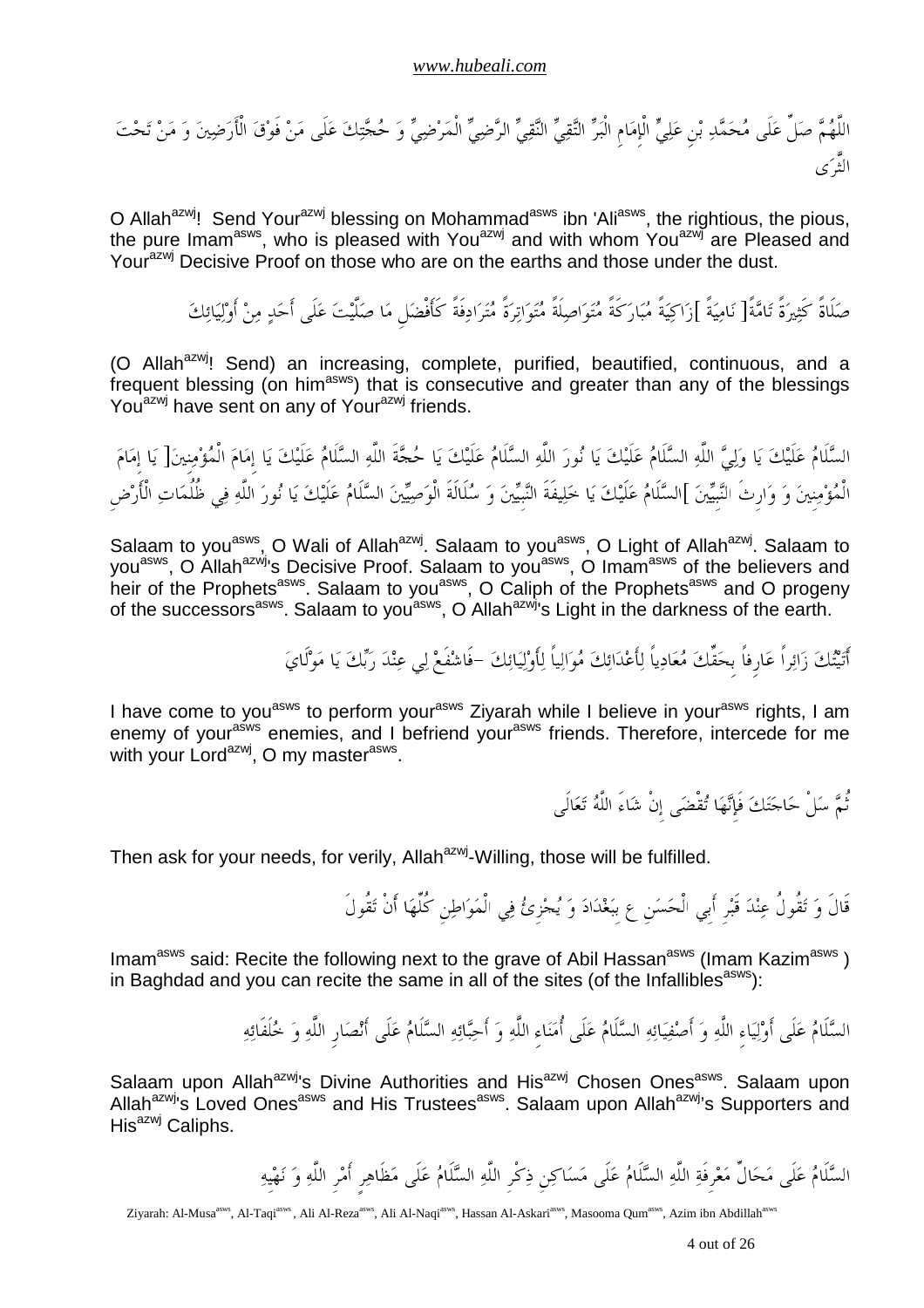Salaam upon the places in which Allah<sup>azwj</sup> can be Known. Salaam the houses in which Allah<sup>azwj</sup> is Extolled. Salaam upon those<sup>asws</sup> who manifest Allah<sup>azwj</sup>'s Orders and His<sup>azwj</sup> Prohibitions.

السَّلَامُ عَلَى الدُّعَاةِ إِلَى اللَّهِ السَّلَامُ عَلَى الْمُسْتَقِرِّينَ فِي مَرَضَاتِ اللَّهِ السَّلَامُ عَلَى الْمُخْلِصِينَ فِي طَاعَةِ اللَّهِ السَّلَامُ عَلَى الْأَدِلَّاء<sub>َ</sub> عَلَى اللَّهِ

Salaam upon the Ones<sup>asws</sup> who call (the people) toward Allah<sup>azwj</sup>. Salaam upon the Ones<sup>asws</sup> who are settled firmly in that which pleases Allah<sup>azwj</sup> Salaam upon the Ones<sup>asws</sup> who are loyal in obeying Allah<sup>azwj</sup>. Salaam upon the Guides<sup>asws</sup> to Allah<sup>azwj</sup>.

السلَامعلَىالَّذينمنوالاهمفَقَدوالَىاللَّهومنعاداهمفَقَدعادىاللَّهومنعرفَهمفَقَدعرفاللَّهومنجهِلَهم فَقَدجهِلَاللَّهومنِاعتصمبِهِمفَقَداعتصمبِاللَّهومنتخلَّىمنهمفَقَدتخلَّىمناللَّه

Salaam upon the Ones<sup>asws</sup>, those who follow them<sup>asws</sup> have followed Allah<sup>azwj</sup>, those who antagonise them<sup>asws</sup> have antagonized Allah<sup>azwj</sup>, those who know them<sup>asws</sup> have known Allah<sup>azwj</sup>, those who ignore them<sup>asws</sup> have ignored Allah<sup>azwj</sup>, those who seek refuge with them<sup>asws</sup> have sought refuge with Allah<sup>azwj</sup>, and those who abandon them<sup>asws</sup> have abandoned Allah<sup>azwj</sup>.

أُشهِداللَّهأَنيمسلِّملَكُمسلْملمنسالَمكُموحربلمنحاربكُممؤمنبِسِركُموعلَانِيتكُممفَوضفيذَلككُلِّه إِلَيكُم

I take Allah<sup>azwj</sup> as witness that I have submitted to you<sup>asws</sup>, I make peace with those who make peace with you<sup>asws</sup>, I antagonise those who antagonise you<sup>asws</sup>, I believe in that which is secret about you<sup>asws</sup> and that which is apparent about you<sup>asws</sup>, and I rely on you<sup>asws</sup> in all of this.

لَعَنَ اللَّهُ عَدُوَّ آل مُحَمَّدٍ مِنَ الْجنِّ وَ الْإِنْسِ وَ أَبْرَأُ إِلَى اللَّهِ مِنْهُمْ

May Allah<sup>azwj</sup>'s curse be upon the enemies of the family of Mohammed<sup>asws</sup> from among the Jinn and mankind and I seek nearness to Allah<sup>azwj</sup> by dissociating myself from them<sup>la</sup>.

وَ صَلَّى اللَّهُ عَلَى مُحَمَّدٍ وَ آلِهِ

And may Allah<sup>azwj</sup>'s Blessing be upon Mohammed<sup>saww</sup> and his family<sup>asws</sup>.

وهذَايجزِئفيالْمشاهدكُلِّهاوتكْثرمنالصلَاةعلَىمحمدوآلهوتسميواحداًواحداًبِأَسمائهِموتبرأُمن أَعدائهِموتخيربِنفْسِكمنالدعاءِوللْمؤمنِينوللْمؤمنات

Imam<sup>asws</sup> added: This Ziyarah will suffice in all of the sites (of the Infallibles<sup>asws</sup>). And (after reciting it), send blessings on Mohammed<sup>saww</sup> and his family<sup>asws</sup> increasingly and name them one after the other and dissociate from their enemies<sup>la</sup>.

Ziyarah: Al-Musa<sup>asws</sup>, Al-Taqi<sup>asws</sup>, Ali Al-Reza<sup>asws</sup>, Ali Al-Naqi<sup>asws</sup>, Hassan Al-Askari<sup>asws</sup>, Masooma Qum<sup>asws</sup>, Azim ibn Abdillah<sup>asws</sup>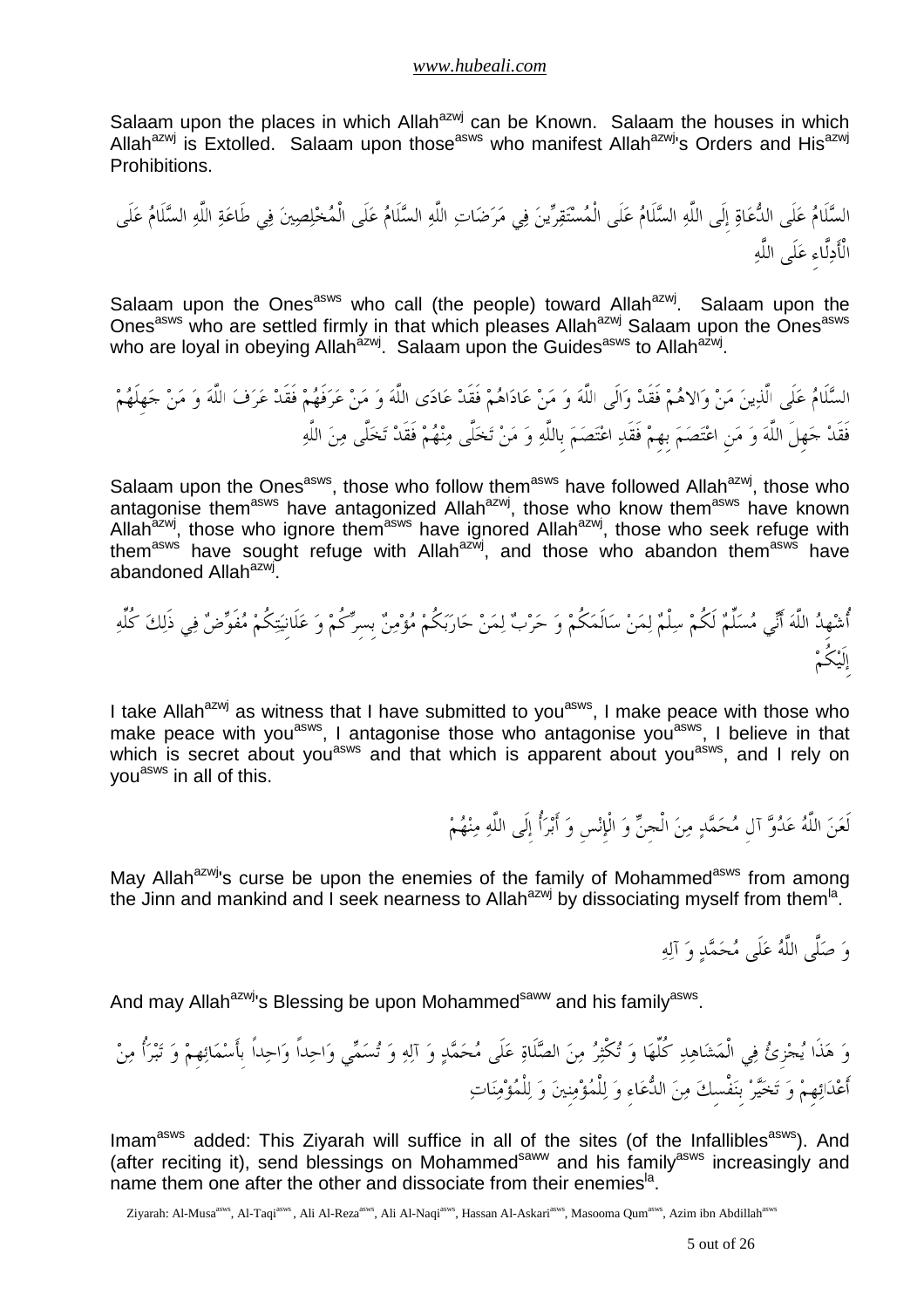Then choose some supplications and pray for yourself and the believers from among the men and the women.<sup>1</sup>

## **The Ziyarah of the Grave of Abil Hassan Ali ibn Musa Al-Rezaasws**

وَ رُوِيَ عَنْ بَعْضِهِمْ قَالَ إِذَا أَتَيْتَ قَبْرَ عَلِيٍّ بْنِ مُوسَى الرِّضَا بِطُوسَ فَاغْتَسلُ عِنْدَ خُرُوجِكَ مِنْ مَنْزِلِكَ وَ قُلْ حِينَ تَغْتَسِلُ

It is narrated from one of them (the Holy Infallibles<sup>asws</sup>)<sup>2</sup>, who said: When you (decide to) go to the grave of 'Ali<sup>asws</sup> ibn Musa Al-Reza<sup>asws</sup> in 'Tus<sup>'3</sup>, perform a Ghusl before leaving your house and recite the following while performing the Ghusl:

اللَّهم طَهرنِي و طَهر لي قَلْبِي -و اشرح لي صدرِي و أَجرِ علَى لسانِي مدحتك و الثَّناءَ علَيك -فَإِنه لَا قُوةَ إِلَّا بِك اللَّهم اجعلْه لي طَهوراً و شفَاءً و نوراً

O Allah<sup>azwj</sup>! Purify me and purify my heart, expand my chest, and make my tongue glorify and sanctify You<sup>azwj</sup>. Verily, there is no power except with You<sup>azwj</sup>. O Allah<sup>azwj</sup>! Make this (Ghusl) a purification for me and make it my cure and my light.

و تقُولُ حين تخرج

At the time of leaving (your house) recite (the following):

بِسمِ اللَّه و بِاللَّه و إِلَى اللَّه و إِلَى ابنِ رسوله حسبِي اللَّه توكَّلْت علَى اللَّه

In the name of Allah<sup>azwj</sup>, by Allah<sup>azwj</sup>, to Allah<sup>azwj</sup>, and for the sake of the son of His Messenger<sup>asws</sup>. Allah<sup>azwj</sup> is sufficient for me and I rely on Allah<sup>azwj</sup>.

اللَّهُمَّ إِلَيْكَ تَوَجَّهْتُ وَ إِلَيْكَ قَصَدْتُ وَ مَا عِنْدَكَ أَرَدْتُ

O Allah<sup>azwj</sup>! I have turned to You<sup>azwj</sup>, I am coming toward You<sup>azwj</sup>, and I am seeking that which is with You<sup>azwj</sup>.

فَإِذَا خرجت فَقف علَى بابِ دارِك و قُلِ

After you leave your house, stand next to the door and recite (the following):

اللَّهُمَّ إِلَيْكَ وَجَّهْتُ وَجْهي وَ عَلَيْكَ خَلَّفْتُ أَهْلِي وَ مَالِي وَ مَا خَوَّلْتَنِي وَ بِكَ وَثِقْتُ فَلَا تُخَيِّنْنِي

<sup>1</sup> Kamil al-Ziyarat, Ch. 100, h, 1

<sup>&</sup>lt;sup>2</sup> Allamah Al-Amini has said, "This Ziyarah has also been narrated by Shaykh Al-Saduq in Manlah Yahzaruh Al-Faqih. Some other scholars have also narrated, i.e., Mohammed ibn Hassan ibn Walid in his book Jami. A shorter version of this Ziyarah is narrated in Mazar Al-Kabir and it is our understanding that this Ziyarah is narrated by one of the Holy Infallilbes<sup>asws</sup> .

 $^3$  In Iran

Ziyarah: Al-Musa<sup>asws</sup>, Al-Taqi<sup>asws</sup>, Ali Al-Reza<sup>asws</sup>, Ali Al-Naqi<sup>asws</sup>, Hassan Al-Askari<sup>asws</sup>, Masooma Oum<sup>asws</sup>, Azim ibn Abdillah<sup>asws</sup>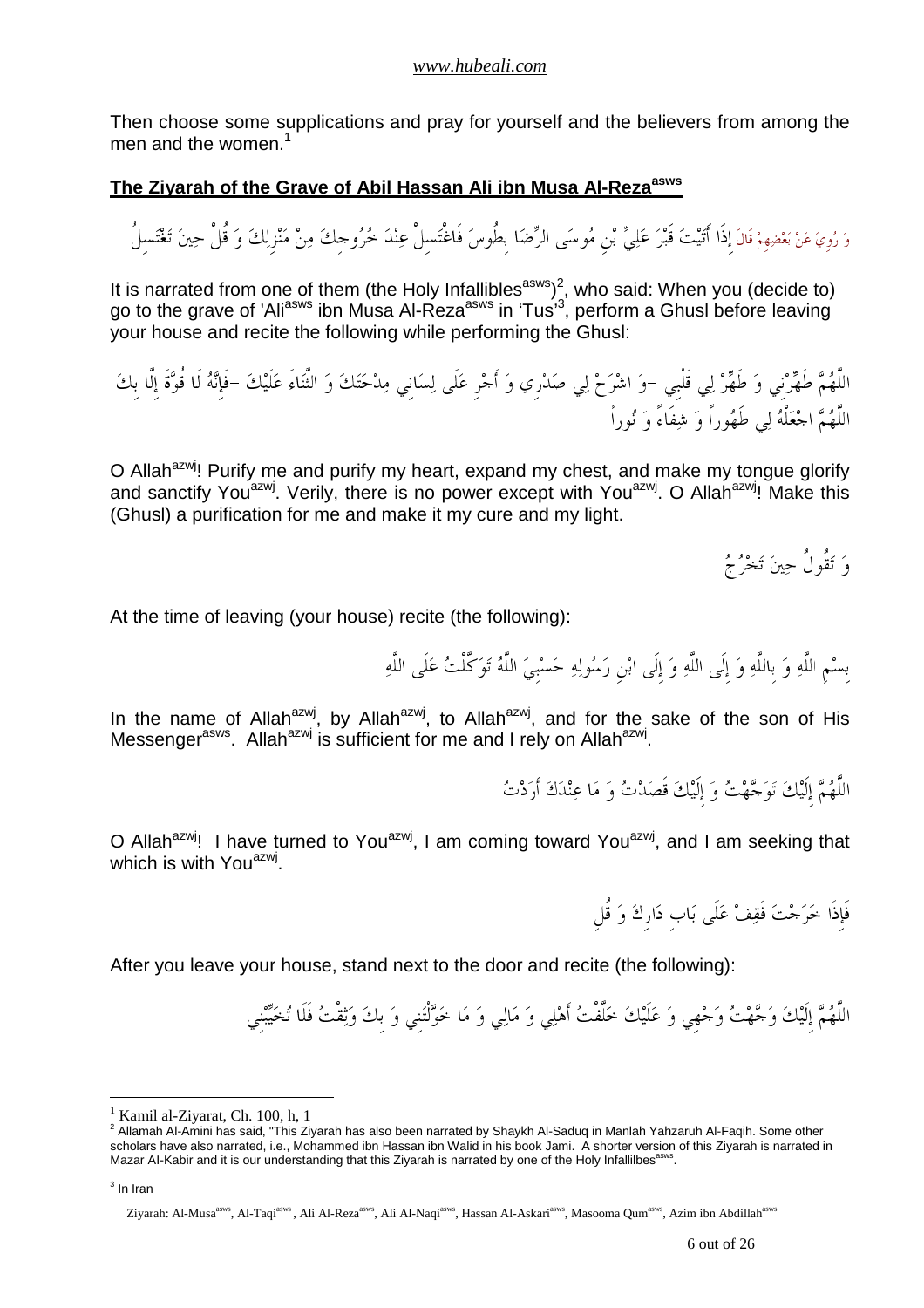O Allah<sup>azwj</sup>! I have turned my face towards You<sup>azwj</sup> and I have left my family, my wealth, and that which You<sup>azwj</sup> have given me in Your<sup>azwj</sup> protection. I have placed my trust in You<sup>azwj</sup> so (I plead) do not disappoint me.

يا من لَا يخيب من أَراده و لَا يضيع من حفظَه صلِّ علَى محمد و آلِ محمد و احفَظْنِي بِحفْظك فَإِنه لَا يضيع من حفظْت

O the One<sup>azwj</sup> who does not disappoint those who seek Him<sup>azwj</sup> and those who are protected by Him<sup>azwj</sup> are never be lost! Send Your<sup>azwj</sup> blessing on Mohammed<sup>saww</sup> and the family of Mohammed<sup>asws</sup> and cover me with Your<sup>azwj</sup> protection, for verily those who are protected by You<sup>azwj</sup> will never be lost.

فَإِذَا وافَيت سالماً إِنْ شاءَ اللَّه فَاغْتسِلْ و قُلْ حين تغتسِلُ

And once you arrive (in Tus) safely - Allah<sup>azwj</sup>-Willing - perform (another) Ghusl and recite the following during the Ghusl:

اللَّهم طَهرنِي و طَهر قَلْبِي و اشرح لي صدرِي و أَجرِ علَى لسانِي مدحتك و محبتك و الثَّناءَ علَيك فَإِنه لَا قُوةَ إِلَّا بِك

O Allah<sup>azwj</sup>! Purify me and purify my heart. Expand my chest and allow my tongue to sanctify You<sup>azwj</sup>, glorify You<sup>azwj</sup>, and speak of Your<sup>azwj</sup> love. Verily, there is no power except with You<sup>azwj</sup>.

وَ قَدْ عَلِمْتُ أَنَّ قُوَّةَ دِينِي التَّسْلِيمُ لِأَمْرِكَ وَ الِاتَّبَاعُ لِسُنَّةِ نَبِيِّكَ وَ الشَّهَادَةُ عَلَى جَمِيعِ خَلْقِكَ

I have surely understood that the foundation of my religion is submitting to Your<sup>azwj</sup> orders, following the traditions of Your<sup>azwj</sup> Prophet<sup>saww</sup>, and testifying that You<sup>azwj</sup> are the Creator of all of the creation.

اللَّهُمَّ اجْعَلْهُ لِي شِفَاءً وَ نُوراً –إِنَّكَ عَلى كُلِّ شَيْء قَدِيرٌ

O Allah<sup>azwj</sup>! Make this (Ghusl) my cure and my light. Verily, You<sup>azwj</sup> have power over all things.

ثُم الْبس أَطْهر ثيابِك و امشِ حافياً و علَيك السكينةُ و الْوقَار بِالتكْبِيرِ و التهليلِ و التسبِيحِ و التحميد و التمجِيد و قَصر خطَاك و قُلْ حين تدخلُ

Then wear your most purified clothes. Walk (toward the grave) barefoot wilh reverence and calmness while you recite Takbir, Tahlil, Tasbih, Tahmid and Tamid. $4$ 

Take short steps and recite (the following) while you enter (the Haram):

 4 Allahu Akbar, La a laha illa Allah, Subhanallah, Alhmdu Lillah, La Hawla wal Quwwata Illa billah, respectively,

Ziyarah: Al-Musa<sup>asws</sup>, Al-Taqi<sup>asws</sup>, Ali Al-Reza<sup>asws</sup>, Ali Al-Naqi<sup>asws</sup>, Hassan Al-Askari<sup>asws</sup>, Masooma Qum<sup>asws</sup>, Azim ibn Abdillah<sup>asws</sup>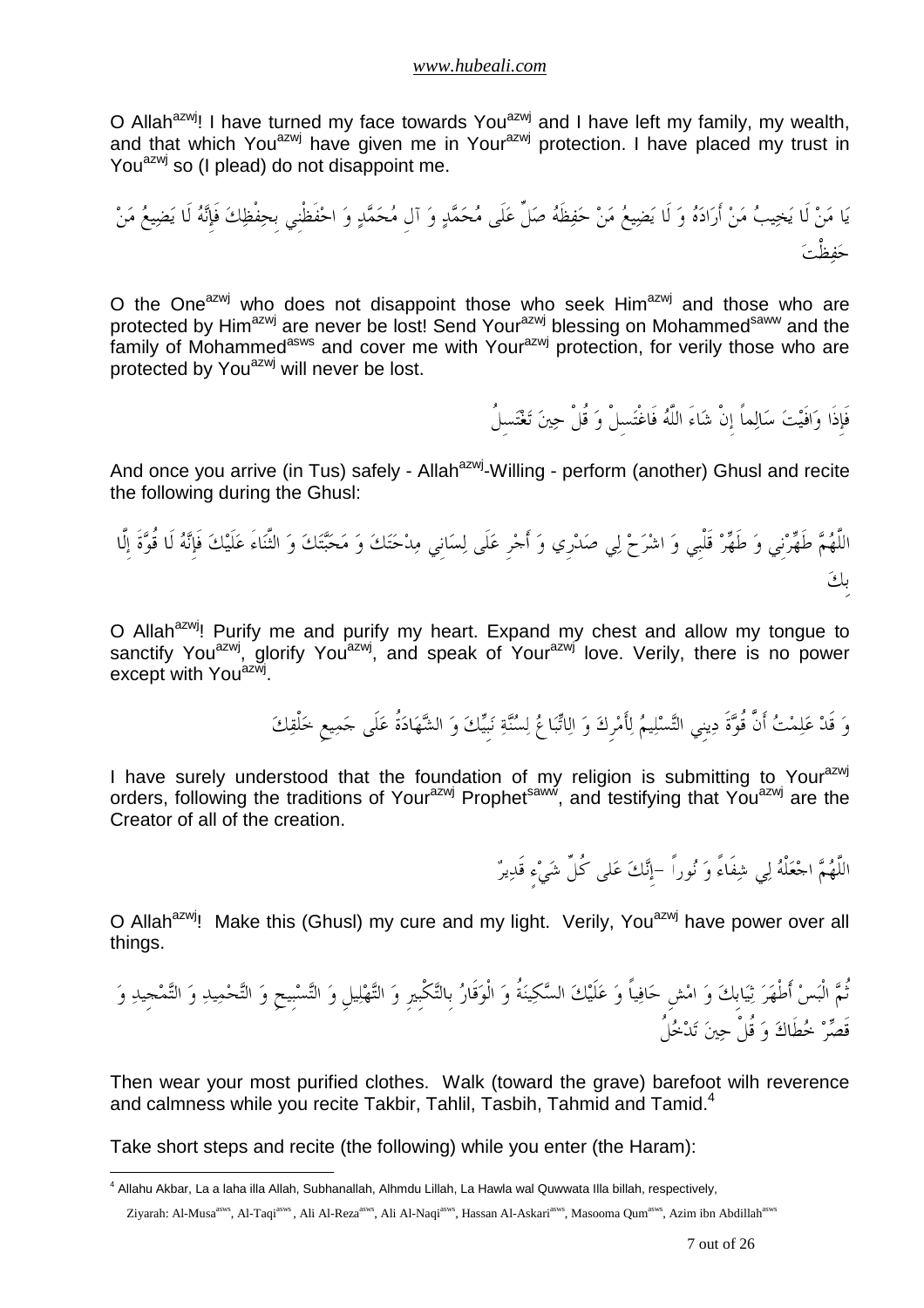بِسمِ اللَّه و بِاللَّه و علَى ملَّة رسولِ اللَّه أَشهد أَنْ لَا إِلَه إِلَّا اللَّه وحده لَا شرِيك لَه و أَشهد أَنَّ محمداً عبده و رسولُه و أَنَّ علياً ولي اللَّه

(I enter) in the name of Allah<sup>azwj</sup>, by Allah<sup>azwj</sup>, and while I am in the nation of the Messenger of Allah<sup>saww</sup>. I testify that there is no god but Allah<sup>azwj</sup>. He<sup>azwj</sup> is alone and He<sup>azwj</sup> has no partners. And I testify that Mohammed<sup>saww</sup> is His<sup>azwj</sup> slave and His Messenger<sup>saww</sup>. And (I testify) that 'Ali<sup>asws</sup> is the Wali of Allah<sup>azwj</sup>.

ثُم أَشر علَى قَبرِه و استقْبِلْ وجهه بِوجهِك و اجعلِ الْقبلَةَ بين كَتفَيك و قُلْ

Then point toward his grave and stand with your back toward Qiblah, facing his<sup>asws</sup> face, and recite (the following):

أَشْهَدُ أَنْ لَا إِلَهَ إِلَّا اللَّهُ وَحْدَهُ لَا شَرِيكَ لَهُ وَ أَشْهَدُ أَنَّ مُحَمَّداً عَبْدُهُ وَ رَسُولُهُ –وَ أَنَّهُ سَيِّدُ الْأَوَّلِينَ وَ الْآخِرِينَ وَ أَنَّهُ سَيِّدُ الْأَنْبِيَاءِ وَ الْمُرْسَلِينَ

I testify that there is no god but Allah<sup>azwj</sup>; He<sup>azwj</sup> is alone and He<sup>azwj</sup> has no partners. And I testify that Mohammed<sup>saww</sup> is His<sup>azwj</sup> slave and His<sup>azwj</sup> Messenger<sup>saww</sup>, that he is the master of the first and the last, and that he is the master of the Prophets<sup>as</sup> and the Messengers<sup>as</sup>.

اللَّهُمَّ صَلٍّ عَلَى مُحَمَّدٍ عَبْدِكَ وَ رَسُولِكَ وَ نَبِيِّكَ وَ سَيِّدِ خَلْقِكَ أَجْمَعِينَ –صَلَاةً لَا يَقْوَى عَلَى إِحْصَائِهَا غَيْرُكَ

O Allah<sup>azwj</sup>! Send Your<sup>azwj</sup> blessing on Mohammed<sup>saww</sup>, Your<sup>azwj</sup> slave, Your Messenger<sup>saww</sup>, Your Prophet<sup>saww</sup>, and the master of all of Your<sup>azwj</sup> Creation, blessings which cannot be measured except by You.

اللَّهُمَّ صَلٍّ عَلَى أَمِيرِ الْمُؤْمِنِينَ عَلِيٍّ بْنِ أَبِي طَالِبٍ عَبْدِكَ وَ أَخِي رَسُولِكَ الَّذِي انْتَجَبَّنَهُ لِعِلْمِكَ وَ جَعَلْتَهُ هَادِياً لِمَنْ شِئْتَ مِنْ خَلْقِكَ وَ الدَّلِيلَ عَلَى مَنْ بَعَثْتُهُ بِرِسَالاتِكَ –وَ دَيَّانَ يَوْمِ الدِّينِ بِعَدْلِكَ وَ فَصْلَ قَضَائِكَ بَيْنَ خَلْقِكَ وَ الْمهيمن علَى ذَلك كُلِّه و السلَام علَيه و رحمةُ اللَّه و بركَاته

O Allah<sup>azwj</sup>! Send Your blessing on the Commander of the Believers, 'Ali<sup>asws</sup> ibn Abi Talib<sup>asws</sup>, Your<sup>azwj</sup> slave, and the brother of Your Messenger<sup>saww</sup>: the one whom You<sup>azwj</sup> chose as the keeper of Your<sup>azwj</sup> knowledge and whom You<sup>azwj</sup> appointed as a guide for whomever You<sup>azwj</sup> willed from among Your<sup>azwj</sup> creation, as the guide to those with whom You<sup>azwj</sup> sent Your<sup>azwj</sup> messages, as the undisputed ruler of the Day of Religion (Imam-e-Zaman<sup>ajfj</sup>) with Your<sup>azwj</sup> justice, as the Decisive judge between Your<sup>azwj</sup> creation, and as the absolute master<sup>ajfj</sup> over all of it. Salaam to him<sup>ajfj</sup> and (may) Allah's Mercy and Blessings be upon him<sup>ajfj</sup>.

Ziyarah: Al-Musa<sup>asws</sup>, Al-Taqi<sup>asws</sup>, Ali Al-Reza<sup>asws</sup>, Ali Al-Naqi<sup>asws</sup>, Hassan Al-Askari<sup>asws</sup>, Masooma Qum<sup>asws</sup>, Azim ibn Abdillah<sup>asws</sup>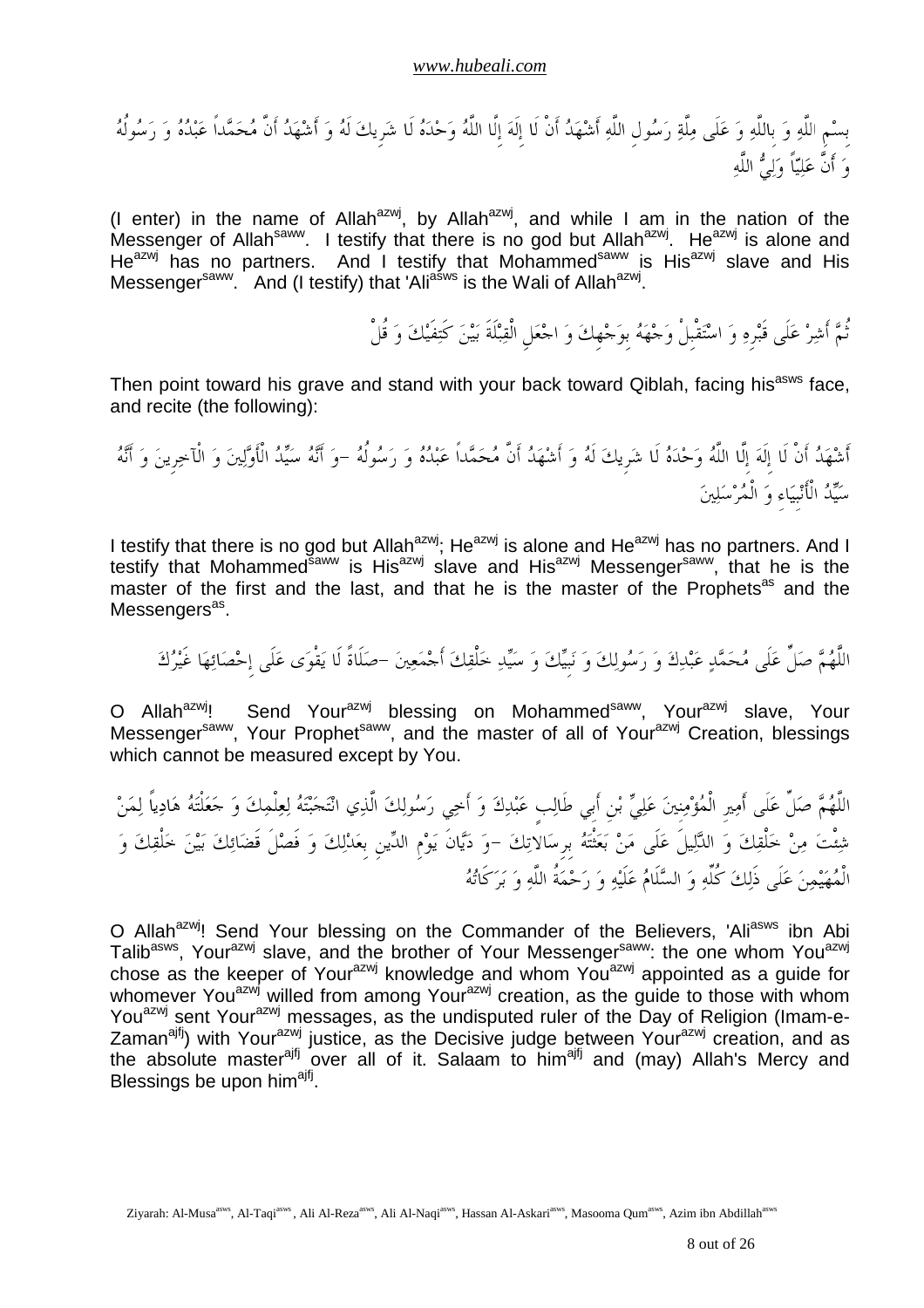اللَّهُمَّ صَلٍّ عَلَى فَاطِمَةَ بِنْتِ نَبِيِّكَ وَ زَوْجَةِ وَلِيِّكَ وَ أُمٍّ السِّبْطَيْنِ الْحَسَنِ وَ الْحُسَيْنِ سَيِّدَيْ شَبَابٍ أَهْلِ الْجَنَّةِ الطُّهْرَةِ الطَّاهِرَةِ الْمُطَهَّرَةِ التَّقِيَّةِ] التَّقِيَّةِ [الرَّضِيَّةِ الزَّكِيَّةِ سَيِّدَةِ نِسَاءِ الْعَالَمِينَ وَ سَيِّدَةِ نِسَاء أَهْلِ الْجَنَّةِ مِنَ الْخَلْقِ أَجْمَعِينَ صَلَاةً لَا يقْوى علَى إِحصائها غَيرك

O Allah<sup>azwj</sup>! Send Your<sup>azwj</sup> blessing on Fatimah<sup>asws</sup>, the daughter of Your<sup>azwj</sup> Prophet<sup>saww</sup> , the wife of Your Wali<sup>asws</sup>, the mother of the two grandsons (of the Prophet<sup>saww</sup>), Hassan<sup>asws</sup> and Hussain<sup>asws</sup>, the Two Masters of the Youth of Paradise, and the Purity, the Pure, the Purified, the Pious, the Virtuous, the one who is pleased (with Your Will), and the Master of the Women of All of the Worlds and the Master of all of the Women of Paradise from Your<sup>azwj</sup> creation - blessings which cannot be measured except by You<sup>azwj</sup>.

اللَّهُمَّ صَلِّ عَلَى الْحَسَنِ وَ الْحُسَيْنِ سِبْطَيْ نَبِيِّكَ وَ سَيِّدَيْ شَبَابِ أَهْلِ الْجَنَّةِ الْقَائِمَيْنِ فِي خَلْقِكَ وَ الدَّلِيلَيْنِ عَلَى مَنْ بَعَثْتَ بِرِسَالاتِكَ وَ دَيَّانَي الدِّينِ بِعَدْلِكَ وَ فَصْلِ[ فَصْلَىْ ]فَضَائِكَ بَيْنَ خَلْقِكَ

O Allah<sup>azwj</sup>! Send Your blessing on Hassan<sup>asws</sup> and Hussain<sup>asws</sup>, the two grandsons of Your Prophet<sup>saww</sup>, the Two Masters of the Youth of Paradise, the two rising Imams<sup>asws</sup> in Your<sup>azwj</sup> creation, the two guides to those with whom You<sup>azwj</sup> sent Your<sup>azwj</sup> Messages, the two undisputed rulers of religion with Your<sup>azwj</sup> justice, and the Decisive Judges between Your<sup>azwj</sup> creation.

اللَّهُمَّ صَلٍّ عَلَى عَلِيٍّ بْنِ الْحُسَيْنِ[ سَيِّدِ الْعَابِدِينَ ]عَبْدِكَ وَ الْقَائِمِ فِي خَلْقِكَ وَ خَلِيفَتِكَ عَلَى خَلْقِكَ وَ الدَّلِيلِ عَلَى من بعثْت بِرِسالاتك و ديان الدينِ بِعدلك و فَصلِ قَضائك بين خلْقك

O Allah<sup>azwj</sup>! Send Your<sup>azwj</sup> blessing on 'Ali<sup>asws</sup> ibn Hussain<sup>asws</sup>, the Master of the Worshippers, Your<sup>azwj</sup> slave and the rising Imam<sup>asws</sup> in Your<sup>azwj</sup> creation, Your<sup>azwj</sup> caliph on Your<sup>azwj</sup> creation, the guide to those with whom You<sup>azwj</sup> sent Your<sup>azwj</sup> Messages, the undisputed ruler of religion with Your justice, and the Decisive Judge between Your<sup>azwj</sup> creation.

اللَّهُمَّ صَلٍّ عَلَى مُحَمَّدِ بْن عَلِيٍّ عَبْدِكَ وَ وَلِيٍّ دِينكَ وَ خَلِيفَتِكَ فِي أَرْضِكَ بَاقِر عِلْمِ النَّبِيِّينَ الْقَائِمِ بِعَدْلِكَ وَ الدَّاعِي إِلَى دينِك و دينِ آبائه الصادقين -صلَاةً لَا يقْوى علَى إِحصائها غَيرك

O Allah<sup>azwj</sup>! Send Your<sup>azwj</sup> blessing on Mohammed<sup>asws</sup> ibn 'Ali<sup>asws</sup>, Your slave, the supporter of Your<sup>azwj</sup> religion, Your<sup>azwj</sup> caliph on Your<sup>azwj</sup> land, the one who rips open the knowledge of the prophets<sup>asws</sup>, the rising Imam with Your<sup>azwj</sup> Justice, and the caller to Your<sup>azwj</sup> religion and the religion of his truthful forefathers - blessings which cannot be measured except by You<sup>azwj</sup>.

اللَّهُمَّ صَلٍّ عَلَى جَعْفَرِ بْنِ مُحَمَّدٍ الصَّادِقِ عَبْدِكَ وَ وَلِيٍّ دِينكَ وَ حُجَّتِكَ عَلَى خَلْقِكَ أَجْمَعِينَ الصَّادِقِ الْبَارِّ

O Allah<sup>azwj</sup>! Send Your<sup>azwj</sup> blessing on Ja'far<sup>asws</sup> ibn Mohammed<sup>asws</sup> Al-Sadiq<sup>asws</sup>, Your slave, the supporter of Your<sup>azwj</sup> religion, Your<sup>azwj</sup> Decisive Proof on all Your creation, the truthful and the virtuous one.

Ziyarah: Al-Musa<sup>asws</sup>, Al-Taqi<sup>asws</sup>, Ali Al-Reza<sup>asws</sup>, Ali Al-Naqi<sup>asws</sup>, Hassan Al-Askari<sup>asws</sup>, Masooma Qum<sup>asws</sup>, Azim ibn Abdillah<sup>asws</sup>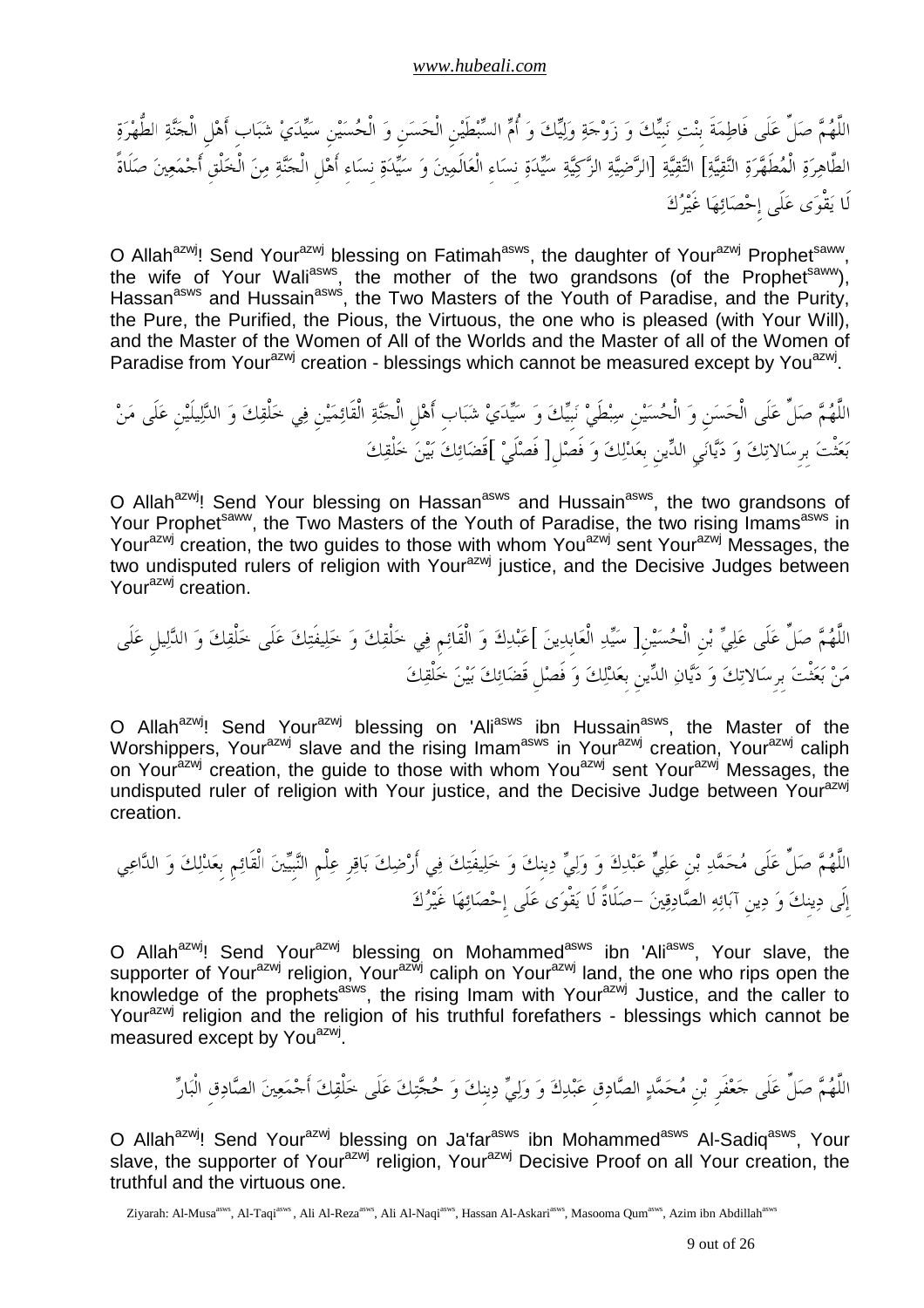اللَّهم صلِّ علَى موسى بنِ جعفَرٍ الْكَاظمِ الْعبد الصالحِ و لسانِك في خلْقك الناطقِ بِعلْمك و الْحجة علَى برِيتك صلَاةً لَا يقْوى علَى إِحصائها غَيرك

O Allah<sup>azwj</sup>! Send Your blessing on Musa<sup>asws</sup> ibn Ja'far<sup>asws</sup> Al-Kazim<sup>asws</sup> (the one who suppressed his<sup>asws</sup> anger), the Righteous Slave, Your<sup>azwj</sup> tongue among Your creation who speaks with Your<sup>azwj</sup> knowledge, and the Decisive Proof on Your<sup>azwj</sup> created beings blessings which cannot be measured except by You<sup>azwj</sup>.

اللَّهم صلِّ علَى علي بنِ موسى الرضا الرضي الْمرتضى عبدك و ولي دينِك الْقَائمِ بِعدلك و الداعي إِلَى دينِك و دينِ آبائه الصادقين -صلَاةً لَا يقْدر علَى إِحصائها غَيرك

O Allah<sup>azwj</sup>! Send Your blessing on 'Ali<sup>asws</sup> ibn Musa<sup>asws</sup> Al-Riza<sup>asws</sup>, the one who is pleased with You<sup>azwj</sup> and the one with whom You<sup>azwj</sup> are pleased, Your<sup>azwj</sup> slave, the supporter of Your<sup>azwj</sup> religion, the rising Imam<sup>asws</sup> with Your<sup>azwj</sup> Justice, and the caller to Your<sup>azwj</sup> religion and the religion of his<sup>asws</sup> truthlul forefathers - blessings which cannot be measured except by You<sup>azwj</sup>.

اللَّهم صلِّ علَى محمد بنِ يعل و علي بنِ محمد الْقَائمينِ بِأَمرِك و الْمؤديينِ عنك و شاهديك علَى خلْقك و دعائمِ دينِك و الْقُوامِ علَى ذَلك صلَاةً لَا يقْوى علَى إِحصائها غَيرك

O Allah<sup>azwj</sup>! Send Your blessing on Mohammed<sup>asws</sup> ibn 'Ali<sup>asws</sup> and 'Ali<sup>asws</sup> ibn Mohammed<sup>asws</sup>,Your<sup>azwj</sup> slave, Your<sup>azwj</sup> Wali, the rising Imam<sup>asws</sup> with Your<sup>azwj</sup> Order, and the caller to Your<sup>azwj</sup> path. O Allah<sup>azwj</sup>! Send Your<sup>azwj</sup> blessing on Your slave, and the supporter of Your<sup>azwj</sup> religion.<sup>5</sup>

اللَّهم لِّص علَى الْحسنِ بنِ علي الْعاملِ بِأَمرِك و الْقَائمِ في خلْقك و حجتك الْمؤدي عن نبِيك و شاهدك علَى خلْقك الْمخصوصِ بِكَرامتك الداعي إِلَى طَاعتك و طَاعة رسولك

O Allah<sup>azwj</sup>! Send Your<sup>azwj</sup> blessing on Hassan<sup>asws</sup> ibn 'Ali<sup>asws</sup>, the one who carries out Your<sup>azwj</sup> orders, the rising Imam<sup>asws</sup> in Your<sup>azwj</sup> creation, Your<sup>azwj</sup> Decisive Proof who represents Your Prophet<sup>saww</sup>, Your<sup>azwj</sup> witness over Your<sup>azwj</sup> creation, the one whom You<sup>azwj</sup> have honoured exclusively, and the caller to Your<sup>azwj</sup> obedience and the obedience of Your Messenger<sup>saww</sup>.

صَلَوَاتُكَ عَلَيْهِمْ أَجْمَعِينَ صَلَاةً لَا يَقْوَى عَلَى إِحْصَائِهَا غَيْرُكَ

May Your<sup>azwj</sup> blessings be upon all of them<sup>asws</sup> - blessings which cannot be measured except by You<sup>azwj</sup>.

<sup>&</sup>lt;sup>5</sup> In some versions, the section of Imam Jawad and Imam Hadi are combined in the following way: O Allah! Send Your blessing on Mohammed ibn 'Ali and 'Ali ibn Mohammed, the two rising Inunr. with Your order, the two (Imams) who represent You, Your two witnesses over Your creation, and the pillar, Your religion who carry out its affairs - blessings which cannot be measured except by You.

Ziyarah: Al-Musa<sup>asws</sup>, Al-Taqi<sup>asws</sup>, Ali Al-Reza<sup>asws</sup>, Ali Al-Naqi<sup>asws</sup>, Hassan Al-Askari<sup>asws</sup>, Masooma Qum<sup>asws</sup>, Azim ibn Abdillah<sup>asws</sup>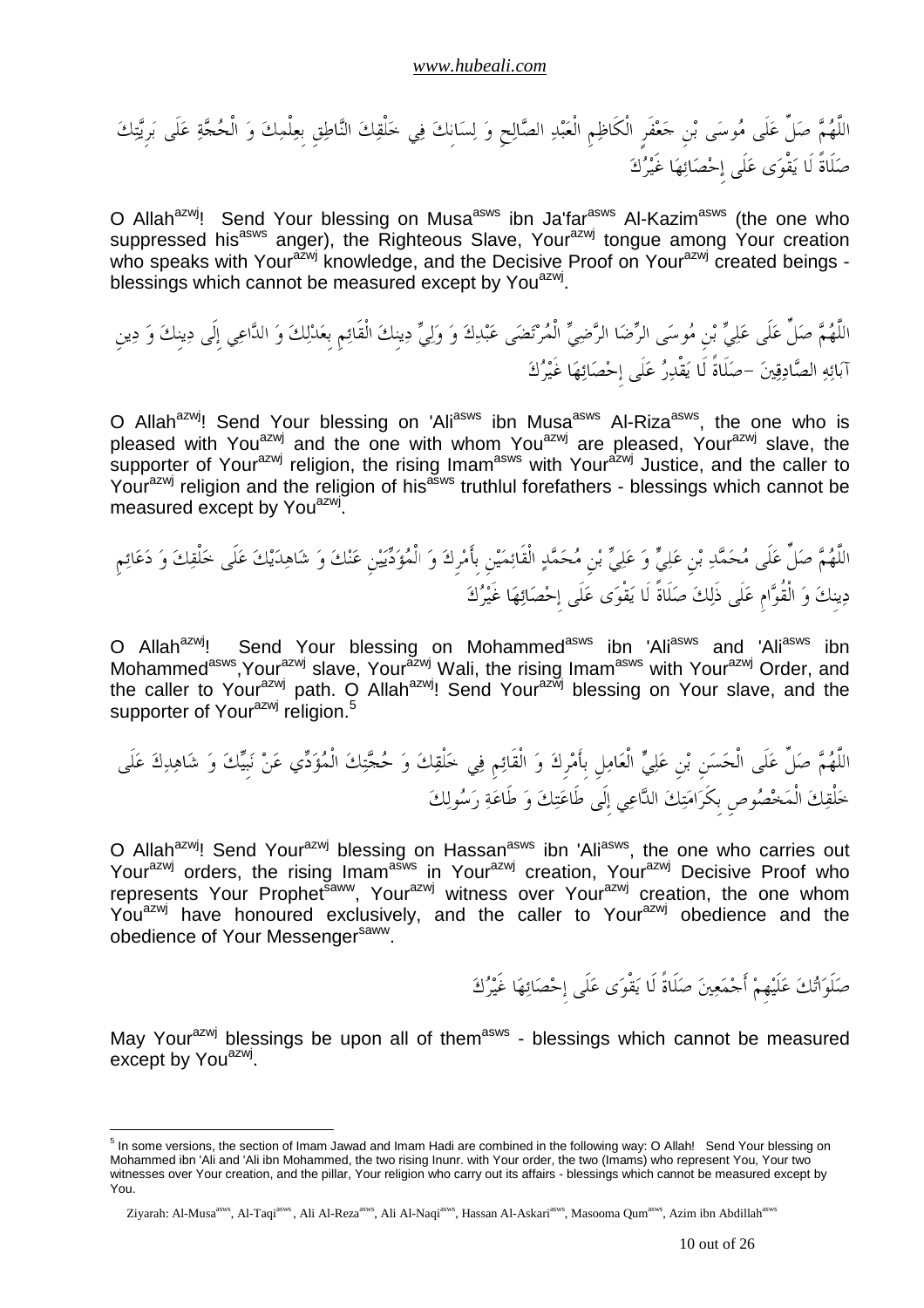اللَّهم صلِّ علَى حجتك و وليك و الْقَائمِ في خلْقك صلَاةً ناميةً باقيةً تعجلُ بِها فَرجه و تنصره بِها و تجعلُه معها في الدنيا و الْآخرة

O Allah<sup>azwj</sup>! Send Your<sup>azwj</sup> blessing on Your<sup>azwj</sup> Decisive Proof, Your Wali<sup>asws</sup>, and the rising Imam<sup>asws</sup> in Your<sup>azwj</sup> creation - blessings which are increasing and everlasting with which You<sup>azwj</sup> hasten his<sup>ajfj</sup> reappearance, support him<sup>ajfj</sup> and allow us to be with him<sup>ajfj</sup> in this life and in the Hereafter.

اللَّهم إِني أَتقَرب إِلَيك بِزِيارتهِم و محبتهِم -و أُوالي وليهم و أُعادي عدوهم فَارزقْنِي بِهِم خير الدنيا و الْآخرة -و اصرِف عني هم نفْسِي في الدنيا و الْآخرة و أَهوالَ يومِ الْقيامة

O Allah<sup>azwj</sup>! I seek nearness to You<sup>azwj</sup> by coming to their<sup>asws</sup> Ziyarah and by loving them<sup>asws</sup>. I befriend their<sup>asws</sup> friends and I antagonise their<sup>asws</sup> enemies. Therefore, sustain me with the blessings of this life and the Hereafter for their<sup>asws</sup> sake, remove the worries from my soul in this life and in the Hereafter (through them<sup>asws</sup>), and remove the terrors of the Day of Judgment from me (through them<sup>asws</sup>).

ثُم تجلس عند رأْسه و تقُولُ

Then, sit next to his<sup>asws</sup> (Holy) head and recite (the following):

السلَام علَيك يا حجةَ اللَّه السلَام علَيك يا ولي اللَّه السلَام علَيك يا نور اللَّه في ظُلُمات الْأَرضِ السلَام علَيك يا عمود الدينِ

Salaam to you<sup>asws</sup>, O Allah<sup>azwj</sup>'s Decisive Proof. Salaam to you<sup>asws</sup>, O Wali of Allah<sup>asws</sup>. Salaam to you<sup>asws</sup>, O Allah<sup>azwj</sup>'s Light in the darkness of the earth. Salaam to you, O pillar of the religion.

السلَام علَيك يا وارِثَ آدم صفْوة اللَّه

Salaam to you<sup>asws</sup>, O heir of Adam<sup>as</sup>, the Chosen Slave of Allah<sup>azwj</sup>.

السلَام علَيك يا وارِثَ نوحٍ نبِي اللَّه

Salaam to you<sup>asws</sup>, O heir of Nuh<sup>as</sup>, the Prophet of Allah<sup>azwj</sup>.

السلَام علَيك يا وارِثَ إِبراهيم خليلِ اللَّه

Salaam to you<sup>asws</sup>, O heir of Ibrahim<sup>as</sup>, the Friend of Allah.

السلَام علَيك يا وارِثَ موسى كَليمِ اللَّه

Ziyarah: Al-Musa<sup>asws</sup>, Al-Taqi<sup>asws</sup>, Ali Al-Reza<sup>asws</sup>, Ali Al-Naqi<sup>asws</sup>, Hassan Al-Askari<sup>asws</sup>, Masooma Qum<sup>asws</sup>, Azim ibn Abdillah<sup>asws</sup>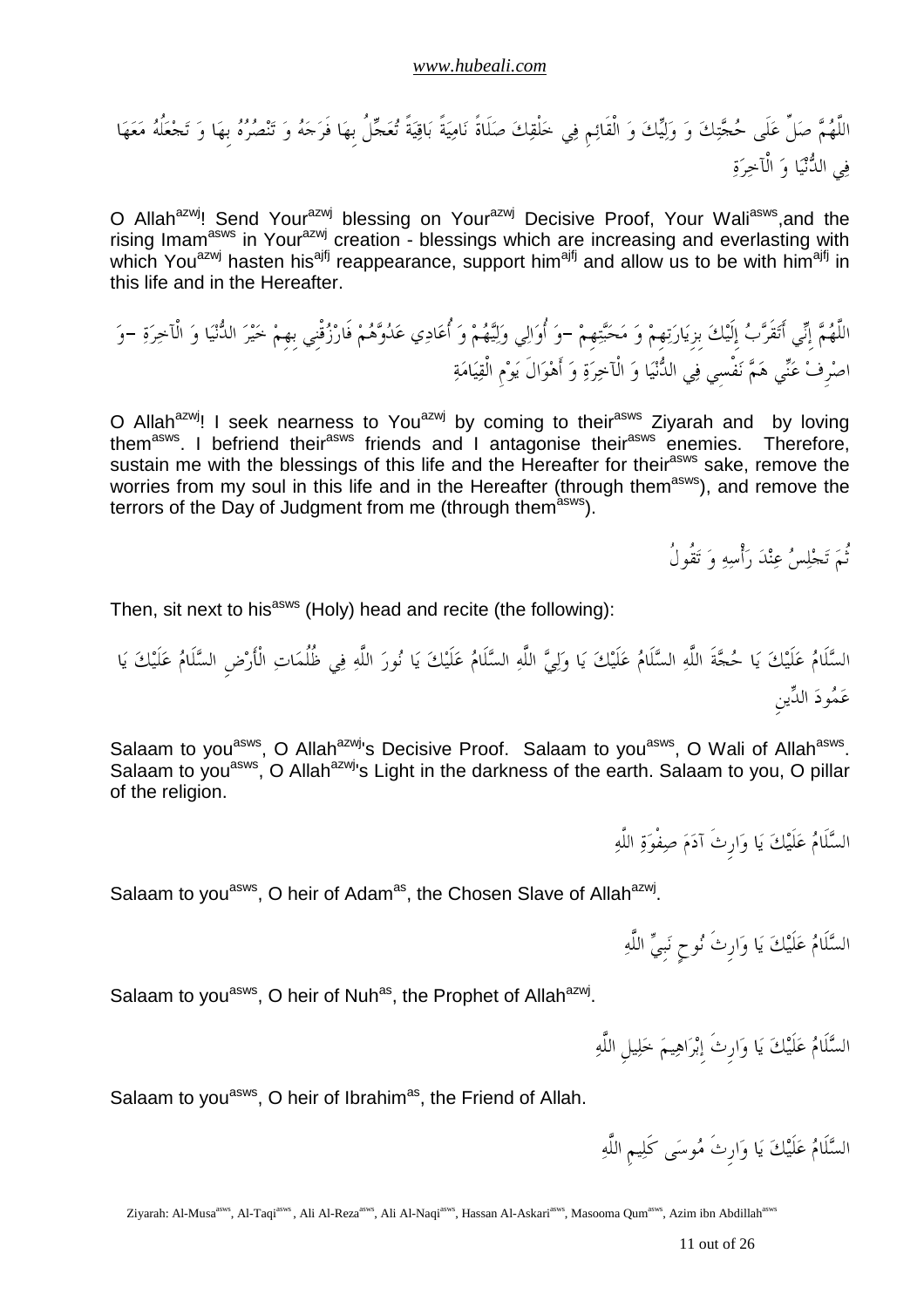Salaam to you<sup>asws</sup>, O heir of Musa<sup>as</sup>, the One Addressed by Allah<sup>azwj</sup>.

السلَام علَيك يا وارِثَ عيسى روحِ اللَّه

Salaam to you<sup>asws</sup>, O heir of Isa<sup>as</sup>, the Spirit of Allah<sup>azwj</sup>.

السَّلَامُ عَلَيْكَ يَا وَارِثَ مُحَمَّدٍ حَبيبِ اللَّهِ–

Salaam to you<sup>asws</sup>, O heir of Mohammed<sup>saww</sup>, the Love of Allah<sup>azwj</sup>.

السَّلَامُ عَلَيْكَ يَا وَارِثَ أَمِيرِ الْمُؤْمِنينَ عَلِيٍّ بْنَ أَبِي طَالِبٍ وَلِيٍّ اللَّهِ

Salaam to you<sup>asws</sup>, O heir of the Commander of the Believers, 'Ali<sup>asws</sup> ibn Abi Talib<sup>asws</sup>, the Wali of Allah<sup>azwj</sup>.

السَّلَامُ عَلَيْكَ يَا وَارِثَ فَاطِمَةَ الزَّهْرَاءِ سَيِّدَةِ نِسَاءِ الْعَالَمِينَ

Salaam to you<sup>asws</sup>, O heir of Fatimah, the Leader of all pious ladies.

السَّلَامُ عَلَيْكَ يَا وَارِثَ الْحَسَنِ وَ الْحُسَيْنِ سَيِّدَيْ شَبَابٍ أَهْلِ الْجَنَّةِ

Salaam to you<sup>asws</sup>, O heir of Hassan<sup>asws</sup> and Hussain<sup>asws</sup>, the Two Masters<sup>asws</sup> of the Youth of Paradise.

السَّلَامُ عَلَيْكَ يَا وَارِثَ عَلِيٌّ بْنِ الْحُسَيْنِ زَيْنِ الْعَابِدِينَ[ سَيِّدِ الْعَابِدِينَ]

Salaam to you<sup>asws</sup>, O heir of Ali<sup>asws</sup> ibn Hussain<sup>asws</sup>, the Beauty of the Worshippers.

السَّلَامُ عَلَيْكَ يَا وَارِثَ مُحَمَّدِ بْنِ عَلِيٍّ بَاقِرِ عِلْمِ الْأَوَّلِينَ وَ الْآخِرِينَ

Salaam to you<sup>asws</sup>, O heir of Mohammed<sup>asws</sup> ibn 'Ali<sup>asws</sup>, the One who Rips Open the knowledge of the first and the last ones.

السَّلَامُ عَلَيْكَ يَا وَارِثَ جَعْفَرِ بْنِ مُحَمَّدٍ الصَّادِقِ الْبَارِّ التَّقِيِّ النَّقِيِّ

Salaam to you<sup>asws</sup>, O heir of Ja'far<sup>asws</sup> ibn Mohammed<sup>asws</sup>, the Truthful, the Pious, the Virtuous, and the Pure One.

السلَام علَيك يا وارِثَ موسى بنِ جعفَرٍ الْكَاظمِ

Salaam to you<sup>asws</sup>, O heir of Musa<sup>asws</sup> ibn Ja'far<sup>asws</sup> Al-Kazim<sup>asws</sup> (the one who suppressed his anger).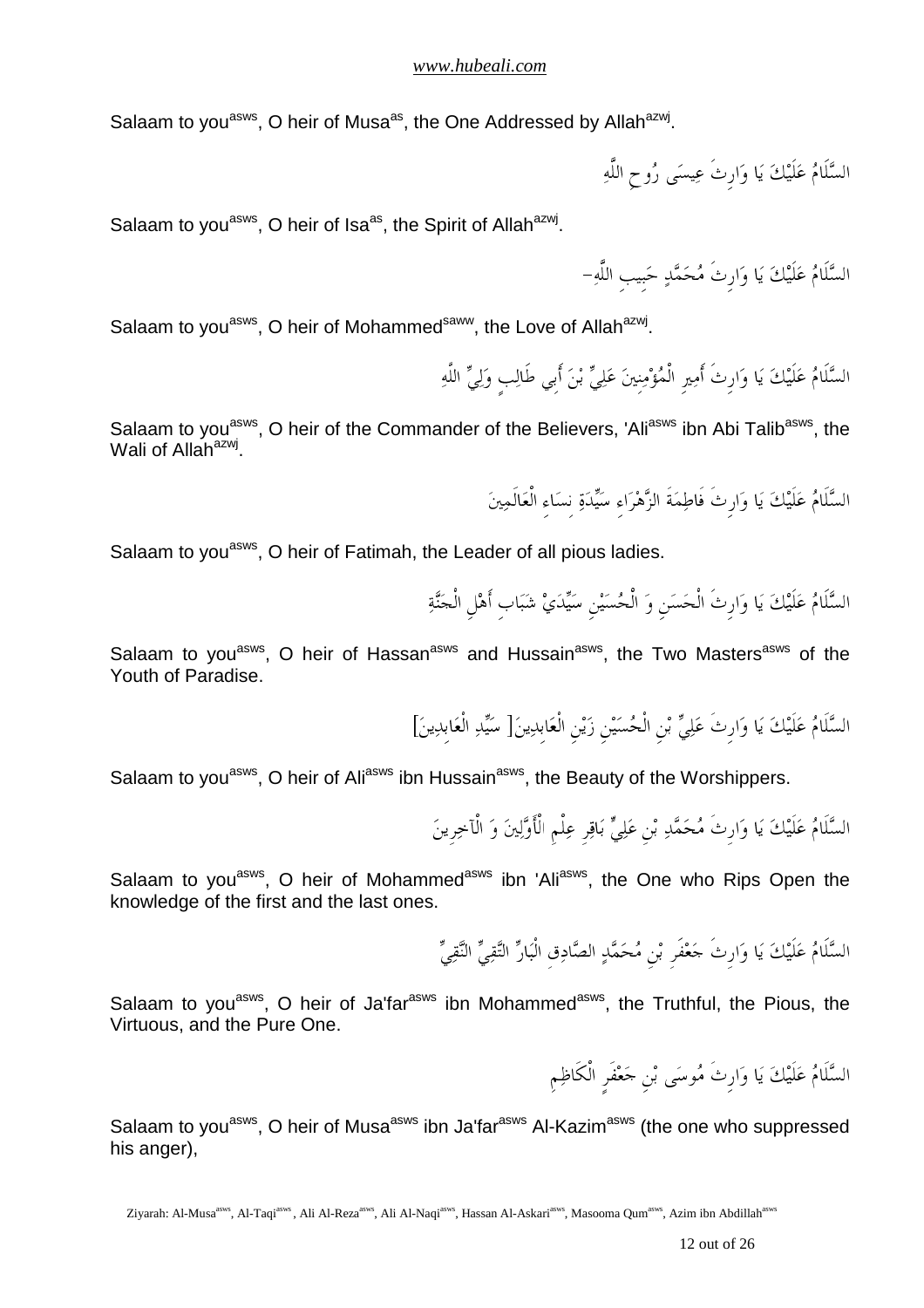السَّلَامُ عَلَيْكَ أَيُّهَا الصِّدِّيقُ الشَّهيدُ السَّلَامُ عَلَيْكَ أَيُّهَا الْوَصِيُّ الْبَارُّ التَّقِيُّ

Salaam to you<sup>asws</sup>, O Truthful Martyr. Salaam to you<sup>asws</sup>, O Pious and Virtuous Successor.

أشْهَدُ أَنّكَ قَدْ أَقَمْتَ الصَّلَاةَ وَ آتَيْتَ الزَّكَاةَ وَ أَمَرْتَ بِالْمَعْرُوفِ وَ نَهَيْتَ عَنِ الْمُنْكَرِ وَ عَبَدْتَ اللّهَ مُخْلِصاً حَتَّى أَتَاكَ الْيقين

I testify that you<sup>asws</sup> established prayers and gave charity. You<sup>asws</sup> enjoined good, forbade evil, and you worshiped Allah<sup>azwj</sup> loyally until that which is certain (death) came to you<sup>asws</sup>.

السَّلَامُ عَلَيْكَ يَا أَبَا الْحَسَنِ وَ رَحْمَةُ اللَّهِ وَ بَرَكَاتُهُ إِنَّهُ حَمِيدٌ مَحيدٌ

Salaam to you<sup>asws</sup> and (may) Allah<sup>azwj</sup>'s Mercy and Blessings be upon you<sup>asws</sup>, O Abal Hassan! Verily, He<sup>azwj</sup> (Allah<sup>azwj</sup>) is Praised and Glorious.

لَعن اللَّه أُمةً قَتلَتك لَعن اللَّه أُمةً ظَلَمتك لَعن اللَّه أُمةً أَسست أَساس الظُّلْمِ و الْجورِ و الْبِدعة علَيكُم أَهلَ الْبيت

Allah<sup>azwj</sup> Curse be on the nation of killers, those who showed aggression, who assisted aggressors by any means of cruelty and incited others against the Ahl al-Bayt<sup>asws</sup>

ثُمَّ تَنكَبُّ عَلَى الْقَبْرِ وَ تَقُولُ

Then fall onto the grave and recite (the following):

6 Sins

اللَّهُمَّ إِلَيْكَ صَمَدْتُ مِنْ أَرْضِي وَ قَطَعْتُ الْبِلَادَ رَحَاءَ رَحْمَتِكَ فَلَا تُخَيِّبْنِي وَ لَا تَرُدَّني بغَيْر قَضَاءِ حَوَائِجِي وَ ارْحَمْ تَقَلُّبِي عَلَى قَبْرِ ابْنِ أَخِي نَبِيِّكَ وَ رَسُولِكَ ص

O Allah<sup>azwj</sup>! I have left my homeland for You<sup>azwj</sup> and travelled across the countries seeking Your<sup>azwj</sup> Mercy. Therefore, do not disappoint me do not send me back without fulfilling my requests. (O Allah<sup>azwj</sup>!) Have mercy on me because of the way I am falling down on my face on the grave of the son<sup>asws</sup> of the brother<sup>asws</sup> of Your Prophet<sup>saww</sup> and Your Messenger<sup>saww</sup>.

بِأَبِيأَنتوأُميأَتيتكزائراًوافداًعائذاًمماجنيتبِهعلَىنفْسِيواحتطَبتعلَىظَهرِيفَكُنليشفيعاًإِلَىربك يومفَقْرِيوفَاقَتي فَإِنَلَكعنداللَّهمقَاماًمحموداًوأَنتوجِيه يف الدنياوالْآخرة

May I sacrifice my father and mother for you<sup>asws</sup>. I have come to your<sup>asws</sup> Ziyarah, as your<sup>asws</sup> guest, seeking refuge from my crimes against myself and (from) the weight which I am carrying on my back.<sup>6</sup> Therefore, intercede for me with your<sup>asws</sup> Lord<sup>azwj</sup> on the day

Ziyarah: Al-Musa<sup>asws</sup>, Al-Taqi<sup>asws</sup>, Ali Al-Reza<sup>asws</sup>, Ali Al-Naqi<sup>asws</sup>, Hassan Al-Askari<sup>asws</sup>, Masooma Oum<sup>asws</sup>, Azim ibn Abdillah<sup>asws</sup>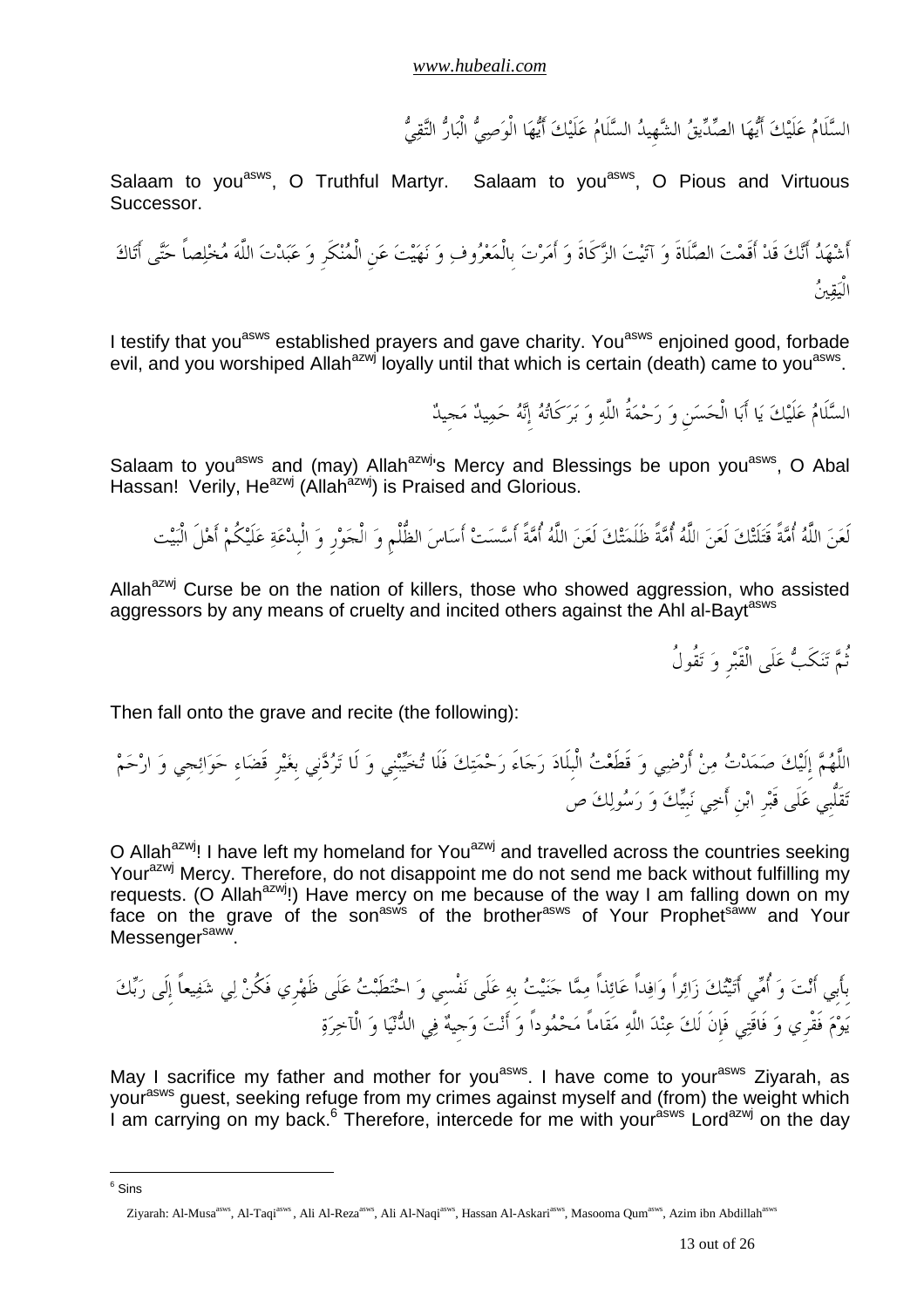of my need and poverty, for verily you<sup>asws</sup> have a Praised Status with Allah<sup>azwj</sup> and you<sup>asws</sup> are distinguished in this life and in the Hereafter with Allah<sup>azwj</sup>.

تُمَّ تَرْفَعُ يَدَكَ الْيُمْنَى وَ تَبْسُطُ الْيُسْرَى عَلَى الْقَبْرِ وَ تَقُولُ

Then raise your right hand while placing your left hand on the grave and recite (the following):

اللَّهُمَّ إنِّي أَتقَرَّبُ إِلَيْكَ بِحُبِّهمْ وَ بِمُوَالاتِهمْ وَ أَتَوَلَّى آخِرَهُمْ بِمَا تَوَلَّيتُ بِهِ أَوَّلَهُمْ وَ أَبْرَأُ مِنْ كُلِّ وَلِيجَةٍ دُونَهُمْ

O Allah<sup>azwj</sup>! I seek nearness to You<sup>azwj</sup> by loving them<sup>asws</sup> and following them<sup>asws</sup>, and I follow their last one<sup>asws</sup> just as I follow their first one<sup>asws</sup>. I dissociate myself from any intimate friend other than them<sup>asws</sup>.

اللَّهُمَّ الْعَن الَّذِينَ بَدَّلُوا نعْمَتَكَ وَ اتَّهَمُوا نَبِيَّكَ وَ جَحَدُوا آياتِكَ وَ سَخِرُوا بِإِمَامِكَ وَ حَمَلُوا النَّاسَ عَلَى أَكْتَافِ آل مُحَمَّدِ

O Allah<sup>azwi</sup>! Curse those who changed Your<sup>azwj</sup> blessings, accused Your Prophet<sup>saww</sup>, denied Your<sup>azwj</sup> Signs, scoffed at Your Imam<sup>asws</sup>, and incited animosity among the people toward the family of Mohammed<sup>asws</sup>.

اللَّهُمَّ إِنِّي أَتقَرَّبُ إِلَيْكَ بِاللَّعْنَةِ عَلَيْهِمْ وَ الْبَرَاءَةِ مِنْهُمْ فِي الدُّنْيَا وَ الْآخِرَةِ يَا رَحْمَانُ يَا رَحِيمُ

O Allah<sup>azwj</sup>! I seek nearness to You<sup>azwj</sup> by cursing them and by dissociating myself from them in this life and in the Hereafter. O Rahman! O Rahim!

ثُمَّ تَحَوَّلُ عِنْدَ رِجْلَيْهِ وَ تَقُولُ

Then move toward his<sup>asws</sup> feet and recite (the following):

صَلَّى اللَّهُ عَلَيْكَ يَا أَبَا الْحَسَنِ صَلَّى اللَّهُ عَلَيْكَ وَ عَلَى رُوحِكَ وَ بَدَنكَ صَبَرْتَ وَ أَنْتَ الصَّادِقُ الْمُصَدَّقُ قَتَلَ اللَّهُ مَنْ قَتَلَكَ بِالْأَيْدِي وَ الْأَلْسُنِ

May Allah<sup>azwj</sup>'s blessing be upon you<sup>asws</sup>, O Abal Hassan<sup>asws</sup>. May Allah<sup>azwj</sup>'s blessing be upon you<sup>asws</sup>, your<sup>asws</sup> soul, and your<sup>asws</sup> body. You<sup>asws</sup> remained patient and you<sup>asws</sup> are the authenticated truthful one. May Allah<sup>azwj</sup> kill those who killed you<sup>asws</sup> with their hands and tongues.

تُمَّ ابْتَهلْ باللَّعْنَةِ عَلَى قَاتِلِ أَمِيرِ الْمُؤْمِنِينَ وَ باللَّعْنَةِ عَلَى قَتَلَةِ الْحُسَيْنِ وَ عَلَى جَمِيعِ قَتَلَةِ أَهْلِ بَيْتِ رَسُولِ اللَّهِ ص تُمَّ تَحَوَّلْ عِنْدَ رَأْسِهِ مِنْ خَلْفِهِ وَ صَلٍّ رَكْعَتَيْن تَقْرَأُ فِي إحْدَاهُمَا يس وَ فِي الْأُخْرَى الرَّحْمَنَ وَ تَحْتَهِدُ فِي الدُّعَاء لِنَفْسكَ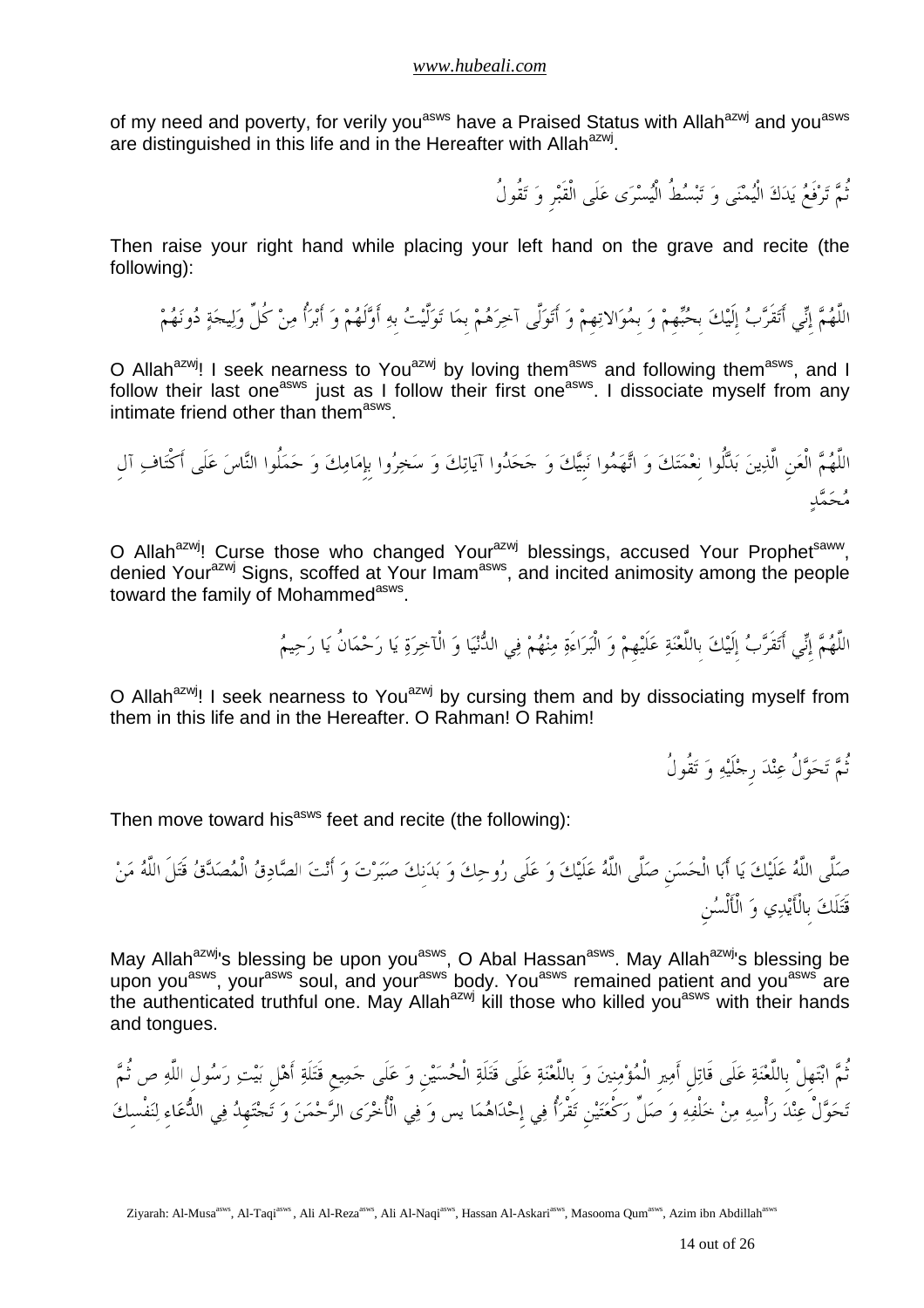و التضرعِ و أَكْثر من الدعاءِ لوالديك و لإِخوانِك الْمؤمنِين و أَقم عنده ما شئْت -و لْيكُن صلَواتك عند الْقَبرِ إِنْ شاءَ اللَّه تعالَى

Then supplicate (to Allah<sup>azwj</sup>) by cursing the killer of the Commander of the Believers<sup>asws</sup>, by cursing the killers of Hussain<sup>asws</sup>, and by cursing all of the killers of the family of the Messenger of Allah<sup>saww</sup>.

Therefore, move toward his<sup>asws</sup> head again from behind the grave and establish two Rak'ah of prayer. Recite the chapter of Ya Sin in one Rak'ah (after Al-Hamd) and recite the chapter of Al-Rahman (after Al-Hamd) in the other Rakah.

Then strive in supplicating (to Allah<sup>azwj</sup>) and praying for yourself. Increasingly pray for your parents and your brothers from among the believers.

You can stay next to him<sup>asws</sup> (in Mashhad) as long as you wish. Try to establish all of your prayers next to his<sup>asws</sup> grave Insha Allah.<sup>7</sup>

## **The Ziyarah of Aiammahasws in Samarra:**

روي عن بعضهم ع أنه قال إذا أردت زيارة أبي الحسن الثالث علي بن محمد الجواد و أبي محمد الحسن العسكري ع تقول بعد الغسل إن وصلت إلى قبريهما و إلا أومأت بالسلام من عند الباب الذي على الشارع الشباك تقول إِذَا أَرَدْتَ زِيَارَةَ أَبِي الْحَسَنِ الثَّالِثِ عَلِيٍّ بْنِ مُحَمَّلٍ الْجَوَادِ وَ أَبِي مُحَمَّدٍ الْحَسَنِ الْعَسْكَرِيِّ ع تَقُولُ بَعْدَ الْغُسْلِ إِنْ وَصَلْتَ إِلَى قَبْرَيْهِمَا وَ إِلَّا أَوْمَأْتَ بِالسَّلَامِ مِنْ عِنْدِ الْبابِ الَّذي علَى الشارِعِ الشباك تقُولُ

It is narrated from one of them<sup>asws</sup>, who said: When you want to perform the Ziyarah of Abil Hassan the Third, 'Ali<sup>asws</sup> ibn Mohammed Al-Jawad<sup>asws</sup> (Imam Hadi<sup>asws</sup>), and Abi Mohammed<sup>asws</sup> Hassan Al-'Askari<sup>asws</sup>, perform a Ghusl. Then either go near their<sup>asws</sup> graves or perform the Ziyarah by pointing towards them<sup>asws</sup> from the door which opens to the street of Shubbak. Recite (the following):

السلَام علَيكُما يا ولييِ اللَّه السلَام علَيكُما يا حجتيِ اللَّه السلَام علَيكُما يا نوريِ اللَّه في ظُلُمات الْأَرضِ السلَام عَلَيْكُمَا يَا مَنْ بَدَا لِلَّهِ فِي شَأْنِكُمَا –السَّلَامُ عَلَيْكُمَا يَا حَبِيبَيِ اللَّهِ السَّلَامُ عَلَيْكُمَا يَا إِمَامَى الْهُدَى

Salaam to you<sup>asws</sup>, O two Wali(s) of Allah<sup>azwj</sup>. Salaam to you<sup>asws</sup>, O two Decisive Proofs of Allah<sup>azwj</sup>. Salaam to you<sup>asws</sup>, O two Lights of Allah<sup>azwj</sup> in the darkness of the earth. Salaam to you<sup>asws</sup>, O two who are reflextion of Allah<sup>azwj8</sup> Salaam to you<sup>asws</sup>, O two loved ones of Allah<sup>azwj</sup>. Salaam to you<sup>asws</sup> O two Imams<sup>asws</sup> of guidance.

أَتيتكُما عارِفاً بِحقِّكُما معادياً لأَعدائكُما موالياً لأَوليائكُما مؤمناً بِما آمنتما هبِ كَافراً بِما كَفَرتما بِه محقِّقاً لما حقَّقْتما مبطلًا لما أَبطَلْتما

<sup>7</sup> Kamil al-Ziyarat, Ch. 102, h, 1

<sup>&</sup>lt;sup>8</sup> In the version of the Ziyarah narrated by Shaykh Al-Saduq, this statement does not exist. In the version narrated by Shaykh Al-Mufid, this statement is replace with Salaam to you, O two Trustees of Allah.

Ziyarah: Al-Musa<sup>asws</sup>, Al-Taqi<sup>asws</sup>, Ali Al-Reza<sup>asws</sup>, Ali Al-Naqi<sup>asws</sup>, Hassan Al-Askari<sup>asws</sup>, Masooma Qum<sup>asws</sup>, Azim ibn Abdillah<sup>asws</sup>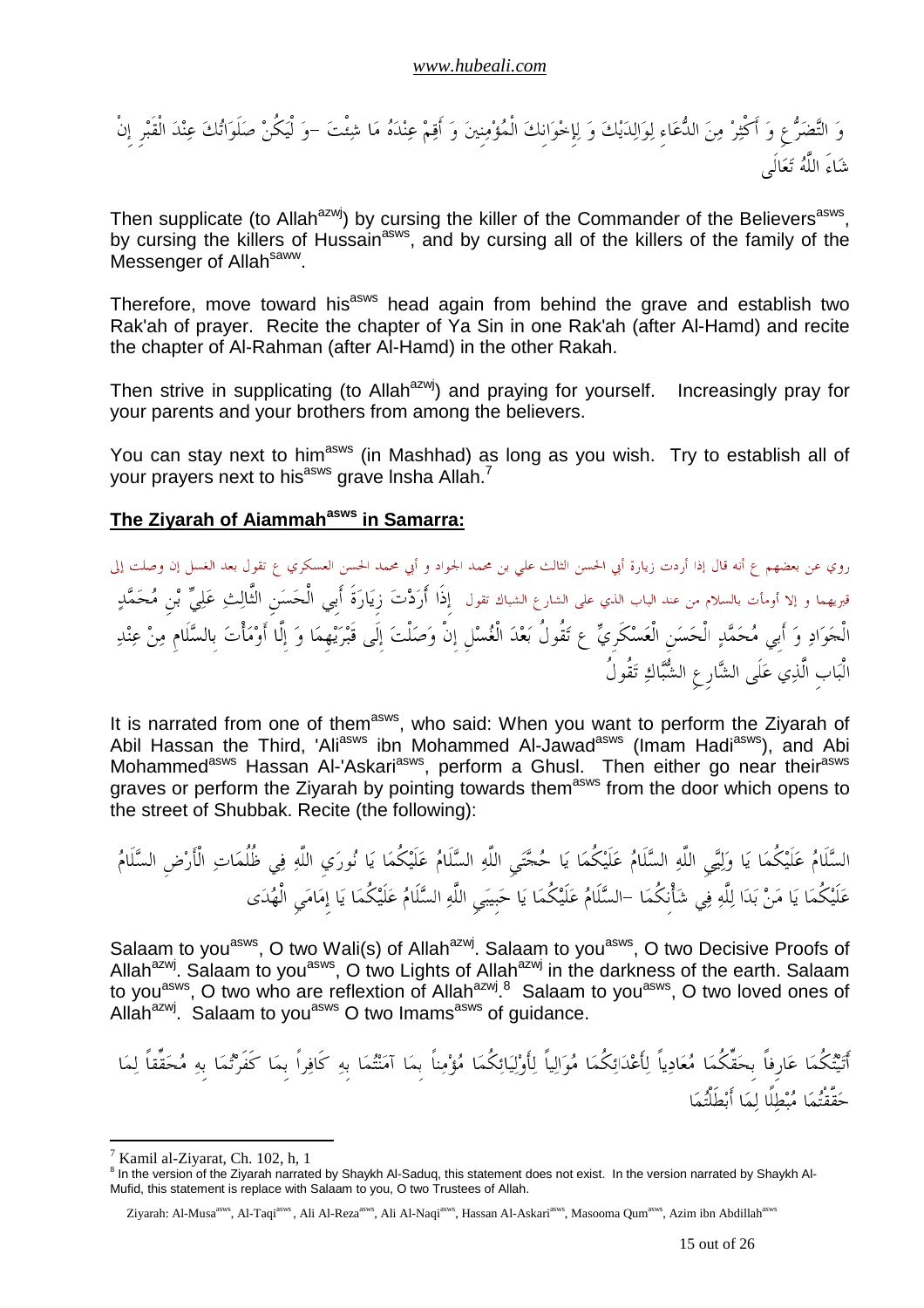I have come to you<sup>asws</sup> while I believe in your<sup>asws</sup> rights, I antagonise your enemies, and I befriend your friends. I believe in that which you<sup>asws</sup> believe in and I disbelieve in that which you<sup>asws</sup> disbelieve in. I deem right that which you<sup>asws</sup> deemed right and I deem wrong that which you<sup>asws</sup> deemed wrong.

أَسأَلُ اللَّه ربي و ربكُما أَنْ يجعلَ حظِّي من زِيارتكُما الصلَاةَ علَى محمد و آله و أَنْ يرزقَنِي مرافَقَتكُما في الْجِنان مع آبائكُما الصالحين

I ask Allah<sup>azwj</sup>, my Lord and your<sup>asws</sup> Lord<sup>azwj</sup>, to send blessing on Mohammed<sup>saww</sup> and his family<sup>asws</sup> as my reward for coming to this Ziyarah and to sustain me with accompanying you<sup>asws</sup> in Paradise along with your righteous forefathers<sup>asws</sup>.

و أَسأَلُه أَنْ يعتق رقَبتي من النارِ و يرزقَنِي شفَاعتكُما و مصاحبتكُما و يعرف بينِي و بينكُما و لَا يسلُبنِي حبكُما و حب آبائكُما الصالحين و أَنْ لَا يجعلَه آخر الْعهد من زِيارتكُما و يحشرنِي معكُما في الْجنة بِرحمته

And I ask Allah $a^{2x}$  to release me from Hell, to sustain me with intercession and with accompanying you<sup>asws</sup>, and to introduce me to you<sup>asws</sup> (on the Day of Judgment). I ask Him<sup>azwj</sup> not to remove your<sup>asws</sup> love and the love of your<sup>asws</sup> righteous forefathers<sup>asws</sup> from my heart, not to make this the last time I come to your<sup>asws</sup> Ziyarah, and to resurrect me with you<sup>asws</sup> in Paradise with His<sup>azwj</sup> Mercy.

اللَّهُمَّ ارْزُقْنِي حُبَّهُمَا وَ تَوَفَّنِي عَلَى مِلَّتِهِمَا

O Allah<sup>azwj</sup>! Sustain me with their<sup>asws</sup> love and make me die while I believe in their religion.

اللَّهم الْعن ظَالمي آلِ محمد حقَّهم و انتقم منهم -اللَّهم الْعنِ الْأَولين منهم و الْآخرِين و ضاعف علَيهِم الْعذَاب -و بلِّغْ بِهِم و بِأَشياعهِم و أَتباعهِم و محبيهِم و متبِعيهِم -أَسفَلَ درك من الْجحيمِ -إِنك على كُلِّ ءٍ شي قَدير

O Allah<sup>azwj</sup>! Curse those who oppressed the rights of the family of Mohammed<sup>saww</sup> and take revenge against them. O Allah<sup>azwj</sup>! Curse their first and their last ones and increase Your<sup>azwj</sup> chastisement on them. Degrade them, their followers, their lovers, and those who follow their lovers to the lowest levels of Hell. Verily, You<sup>azwj</sup> have power over all things.

اللَّهُمَّ عَجِّلْ فَرَجَ وَلِيِّكَ وَ ابْنَ وَلِيِّكَ وَ اجْعَلْ فَرَجَنَا مَعَ فَرَجهِمْ يَا أَرْحَمَ الرَّاحِمِينَ

O Allah<sup>azwj</sup>! Hasten the reappearance of Your<sup>azwj</sup> Wali<sup>ajfj</sup> and the son<sup>asws</sup> of Your Wali<sup>asws</sup> and relieve us with their relief. O the Most Merciful of the merciful ones.

وَ تَحْتَهِدُ فِي الدُّعَاءِ لِنَفْسِكَ وَ لِوَالِدَيْكَ وَ تَخَيَّرْ مِنَ الدُّعَاءِ –فَإِنْ وَصَلْتَ إِلَيْهِمَا ص فَصَلِّ عِنْدَ قَبْرِهِمَا رَكْعَتَيْنِ وَ إِذَا دخلْت الْمسجِد و صلَّيت دعوت اللَّه بِما أَحببت إِنه قَرِيب مجِيب و هذَا الْمسجِد إِلَى جانِبِ الدارِ و فيه كَانا يصلِّيان ع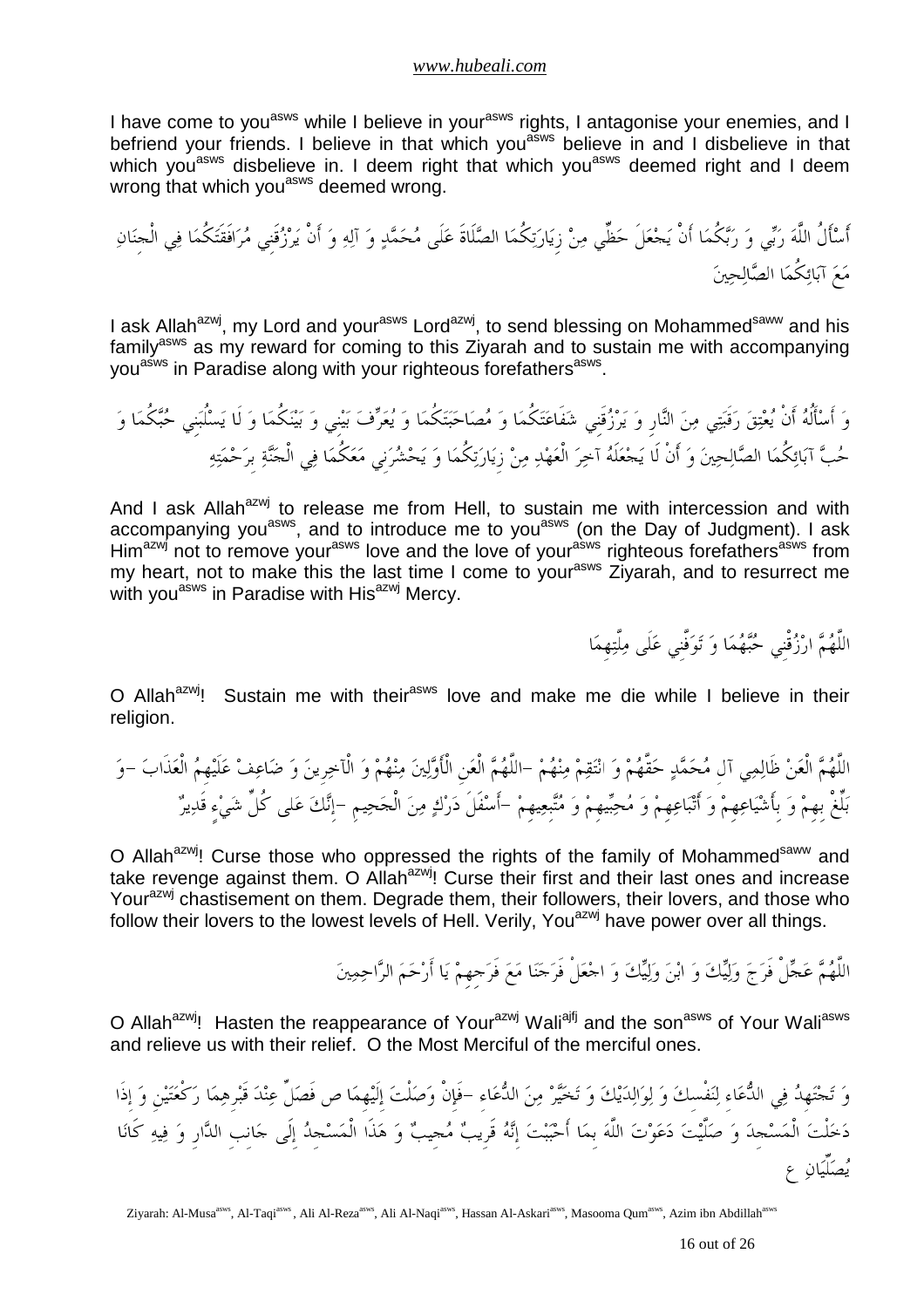Then strive in praying for yourself and your parents and choose some supplications to recite.

If you are performing the Ziyarah near their<sup>asws</sup> grave, continue by establishing two Rak'ah next to their graves. However, if you enter the mosque (which is next to the graves) and establish prayers there, pray for that which you want. Verily,  $He^{azwj}$  (Allah) is Nigh, ready to answer.

This mosque, which is next to their house, is where the  $v^{asws}$  used to pray.<sup>9</sup>

## **The Ziyarah(s) Which Can be Recited for All of the Imamasws**

حدثَنِيمحمدبنالْحسينِبنِمتالْجوهرِيعنمحمدبنِأَحمدبنِيحيىبنِعمرانَعنهارونَبنِمسلمٍعنعليبنِحسانَ قَالَسئلَ الرضا ع في إِتيان قَبرِ أَبِي الْحسنِ ع فَقَالَ صلُّوا في الْمساجِد حولَه -و يجزِئ في الْمواضعِ كُلِّها أَنْ تقُولَ

Mohammed ibn Hussain ibn Mat Al-Jawhari narrated to me from Mohammed ibn Ahmad ibn Yahya ibn 'Imran, from Harun ibn Muslim, from 'Ali ibn Hassan, who said:

Imam Reza<sup>asws</sup> was asked about going to (the Ziyarah of) the grave of Abil Hassan<sup>asws</sup> (Imam Kazimasws). He (the Imamasws) replied: Establish prayers in the mosques around the grave and recite the following which can also be recited in all of the sites (of the  $Infallibles<sup>asws</sup>)$ :

السلَام علَى أَولياءِ اللَّه و أَصفيائه -السلَام علَى أُمناءِ اللَّه و أَحبائه السلَام علَى أَنصارِ اللَّه و خلَفَائه

Salaam upon Allah<sup>azwj</sup>'s Divine Authorities<sup>asws</sup> and His<sup>azwj</sup> Chosen Ones<sup>asws</sup>. Salaam upon Allah<sup>azwj</sup>'s Trustees<sup>asws</sup> and His Loved Ones<sup>asws</sup>. Salaam upon Allah<sup>azwj</sup> Supporters and His<sup>azwj</sup> Caliphs.

السلَام علَى محالِّ معرِفَة اللَّه السلَام علَى مساكنِ ذكْرِ اللَّه

Salaam upon the places in which Allah<sup>azwj</sup> is recognised. Salaam upon the houses in which Allah $a^{z}$ <sup>yj</sup> is extolled.

السلَام ىعلَ مظَاهرِ أَمرِ اللَّه و نهيِه السلَام علَى الدعاة إِلَى اللَّه السلَام علَى الْمستقرين في مرضاة اللَّه السلَام علَى الْمخلَصين ]الْممحصين[ في طَاعة اللَّه

Salaam upon the Ones<sup>asws</sup> who manifest Allah<sup>azwj</sup>'s orders and His<sup>azwj</sup> prohibitions. Salaam upon the Ones<sup>asws</sup> who call (the people) toward Allah<sup>azwj</sup>. Salaam upon the Ones<sup>asws</sup> who are settled firmly in that which pleases Allah<sup>azwj</sup>. Salaam upon the Ones<sup>asws</sup> who are loyal in obeying Allah<sup>azwj</sup>.

<sup>&</sup>lt;sup>9</sup> Kamil al-Ziyarat, Ch. 103, h, 1

Ziyarah: Al-Musa<sup>asws</sup>, Al-Taqi<sup>asws</sup>, Ali Al-Reza<sup>asws</sup>, Ali Al-Naqi<sup>asws</sup>, Hassan Al-Askari<sup>asws</sup>, Masooma Qum<sup>asws</sup>, Azim ibn Abdillah<sup>asws</sup>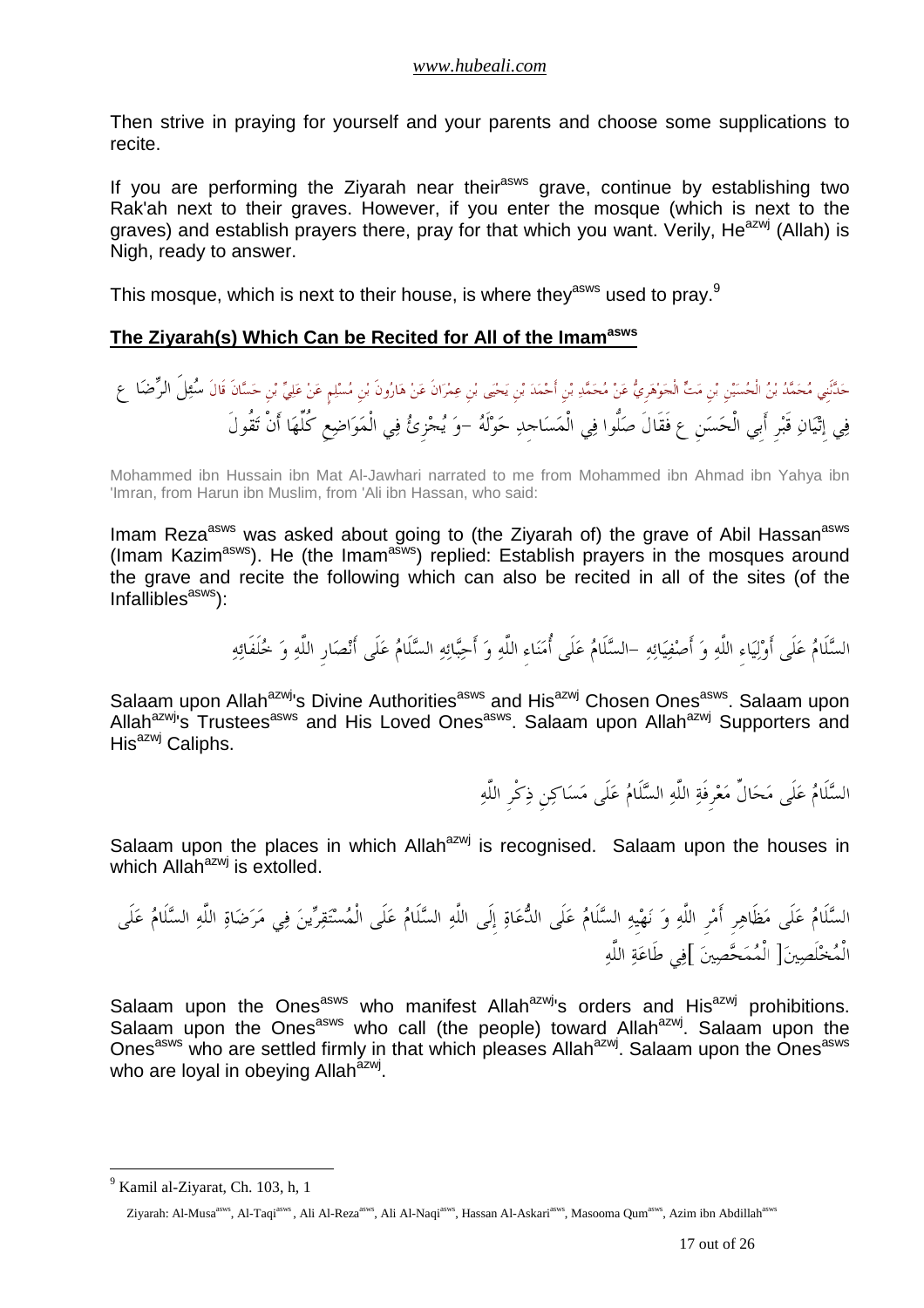السلَام علَى الَّذين من والاهم فَقَد والَى اللَّه و من عاداهم فَقَد عادى اللَّه و من عرفَهم فَقَد عرف اللَّه و من جهِلَهم فَقَد جهِلَ اللَّه -و منِ اعتصم بِهِم فَقَد اعتصم بِاللَّه و من تخلَّى منهم قَدفَ تخلَّى من اللَّه

Salaam upon the Ones<sup>asws</sup> whom those who follow them have followed Allah<sup>azwj</sup>, those who antagonise them have antagonised Allah<sup>azwj</sup>, those who know them<sup>asws</sup> have known Allah<sup>azwj</sup>, those who ignore them<sup>asws</sup> have ignored Allah<sup>azwj</sup>, those who seek refuge with them<sup>asws</sup> have sought refuge with Allah<sup>azwj</sup>, and those who abandon them<sup>asws</sup> have abandoned Allah<sup>azwj</sup>.

أُشْهِدُ اللَّهَ أَنِّي سِلْمٌ لِمَنْ سَالَمَكُمْ وَ حَرْبٌ لِمَنْ حَارَبَكُمْ مُؤْمِنٌ بِسرِّكُمْ وَ عَلَانِيَتِكُمْ مُفَوِّضٌ فِي ذَلِكَ كُلِّهِ إِلَيْكُمْ

I take Allah<sup>azwj</sup> as witness that I make peace with those who make peace with you<sup>asws</sup>, I antagonise those who antagonise you<sup>asws</sup>, I believe in that which is secret about you<sup>asws</sup> and that which is apparent about you<sup>asws</sup>, and I rely on you<sup>asws</sup> in all of this.

لَعَنَ اللَّهُ عَدُوَّ آلِ مُحَمَّدٍ مِنَ الْجنٌ وَ الْإِنْسِ وَ أَبْرَأُ إِلَى اللَّهِ مِنْهُمْ

May Allah<sup>azwj</sup>'s curse be upon the enemies of the family of Mohammed<sup>asws</sup> from among the Jinn and mankind and I seek nearness to Allah<sup>azwj</sup> by dissociating myself from them<sup>la</sup>.

و صلَّى اللَّه علَى محمد و آله

And may Allah<sup>azwj</sup> blessings be upon Mohammed<sup>saww</sup> and his family<sup>asws</sup>.

هَذَا يُجْزِئُ مِنَ الزِّيَارَاتِ كُلِّهَا وَ تُكْثِرُ مِنَ الصَّلَاةِ عَلَى مُحَمَّدٍ وَ آلِهِ وَ تُسمَّى وَاحِداً وَاحِداً بِأَسْمَائِهِمْ وَ تَبْرَأُ مِنْ أَعْدَائِهِمْ وَ تَخَيَّرْ لِنَفْسكَ مِنَ الدُّعَاءِ لِلْمُؤْمِنِينَ وَ الْمُؤْمِنَاتِ

Imam<sup>asws</sup> added:

This is sufficient for performing any Ziyarah (of the Infallibles<sup>asws</sup>)- And (after reciting it) increasingly send blessings on Mohammed<sup>saww</sup>; and his family<sup>asws</sup> and name them<sup>asws</sup> one after the other and dissociate from their enemies<sup>la</sup>.

Then choose some supplications and pray for yourself and the believer from among the men and the women.<sup>10</sup>

حَدَّنْني أبي ره وَ حَمَاعَةُ مَشَايِخِي عَنْ مُحَمَّدِ بْن يَحْيَى الْعَطَّارِ وَ حَدَّنْنِي مُحَمَّدُ بْنُ الْحُسَيْنِ بْن مَتٍّ الْجَوْهَرِيُّ حَمِيعاً عَنْ مُحَمَّدِ بْنِ يَحْيَى بْن عِمْرَانَ عَنْ عَلِيٍّ بْنِ حَسَّانَ عَنْ عُرْوَةَ بْنِ إِسْحَاقَ ابْنِ أَخِي شُعَيْبِ الْعَقَرْقُوفِيٍّ عَمَّنْ ذَكَرَهُ عَنْ أَبِي عَبْدِ اللَّهِ ع قَالَ تَقُولُ إِذَا أَتَيْتَ قَبْرَ الْحُسَيْنِ بْنِ عَلِيٌّ ع وَ يُجْزِيكَ عِنْدَ قَبْرِ كُلِّ إِمَامٍ ع –

<sup>&</sup>lt;sup>10</sup> Kamil al-Ziyarat, Ch. 104, h, 1

Ziyarah: Al-Musa<sup>asws</sup>, Al-Taqi<sup>asws</sup>, Ali Al-Reza<sup>asws</sup>, Ali Al-Naqi<sup>asws</sup>, Hassan Al-Askari<sup>asws</sup>, Masooma Qum<sup>asws</sup>, Azim ibn Abdillah<sup>asws</sup>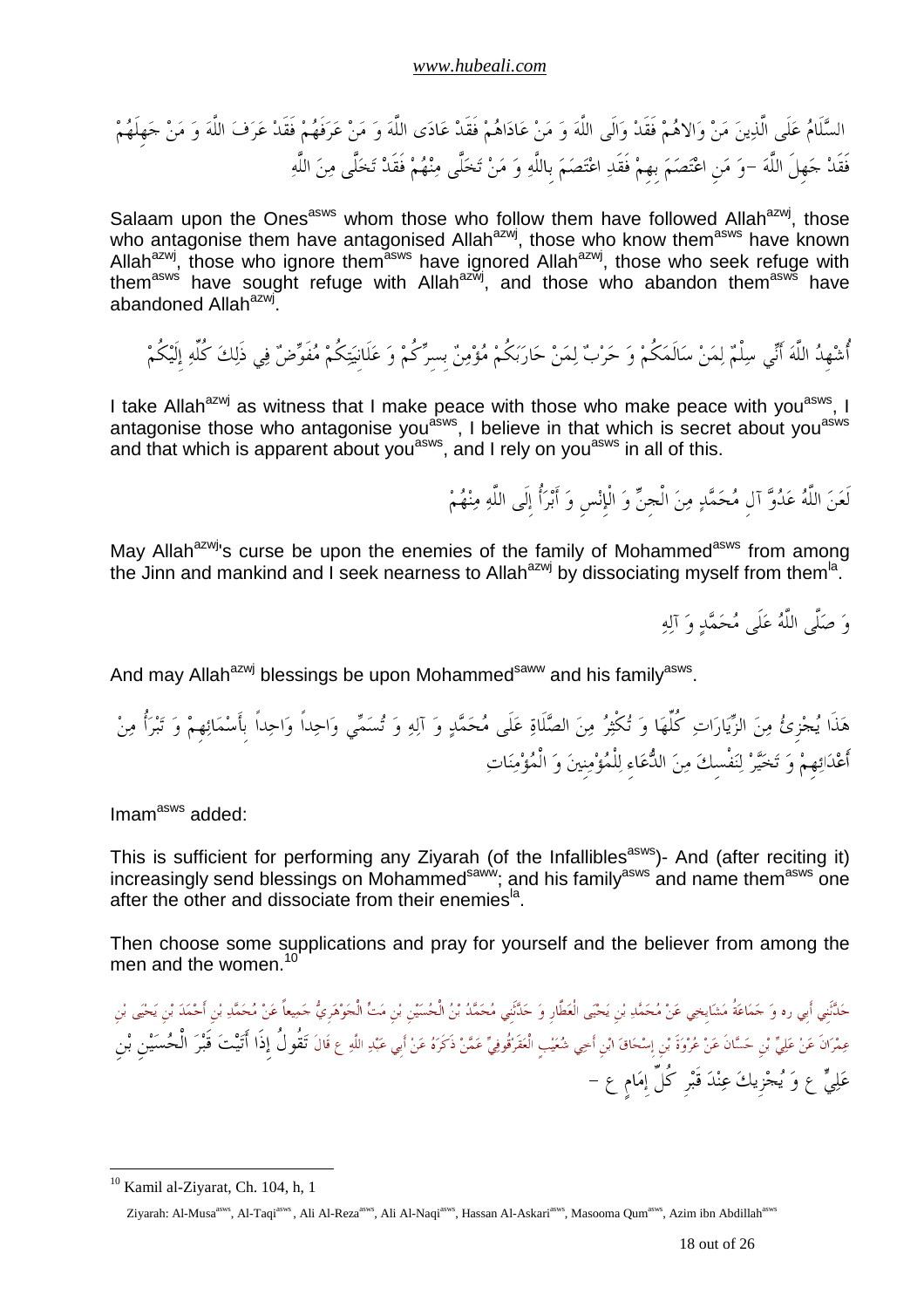My father and all of my scholars narrated to me from Mohammed ibn Yahya AI-'Attar, from Mohammed ibn Ahmad ibn Yahya ibn Imran, from 'Ali ibn (Hassan, from 'Urwah ibn ishaq - the nephew of Shu'ayb Al- 'Aqraqufi, from someone whose name he mentioned, who said:

Abu 'Abdillah (Imam Sadiq<sup>asws</sup>) said: Recite the following (Ziyarah) next to the grave of Hussain<sup>asws</sup> ibn Ali<sup>asws</sup>. You may also recite the same (Ziyarah) next to the graves of all of the Imams<sup>asws</sup>:

السَّلَامُ عَلَيْكَ مِنَ اللَّهِ وَ السَّلَامُ عَلَى مُحَمَّدِ بْن عَبْدِ اللَّهِ أَمِينِ اللَّهِ عَلَى وَحْيهِ وَ عَزَائِم أَمْرِهِ الْخَاتِمِ لِمَا سَبَقَ وَ الْفَاتِحِ لما استقْبِلَ

Salaam to you<sup>asws</sup> from Allah<sup>azwj</sup> and Salaam upon Mohammed<sup>saww</sup> ibn 'Abdillah<sup>asws</sup>, the trustworthy one of Allah<sup>azwj</sup> for His<sup>azwj</sup> Revelation and resolute one of His<sup>azwj</sup> Matters, (the Divine Message) related to past has reached you in finality as well as all that which is yet to occur (to be implemented) in the future.

اللَّهُمَّ صَلِّ عَلَى مُحَمَّدٍ عَبْدِكَ وَ رَسُولِكَ الَّذِي انْتَجَبَّتُهُ بِعِلْمِكَ وَ جَعَلْتَهُ هَادِياً لِمَنْ شِئْتَ مِنْ خَلْقِكَ وَ الدَّلِيلَ عَلَى من بعثْته بِرِسالاتك و كُتبِك -و ديانَ الدينِ بِعدلك و فَصلَ قَضائك بين خلْقك و الْمهيمن علَى ذَلك كُلِّه و السلَام علَيه و رحمةُ اللَّه و بركَاته

O Allah<sup>azwj</sup>! Send Your<sup>azwj</sup> blessing on Mohammed<sup>saww</sup>, Your<sup>azwj</sup> slave and Your<sup>azwj</sup> Messenger: the one whom You<sup>azwj</sup> chose with Your<sup>azwj</sup> knowledge and whom You<sup>azwj</sup> appointed as a guide for whomever You<sup>azwj</sup> willed from among Your<sup>azwj</sup> creation, as the guide to those whom You<sup>azwj</sup> Sent with Your<sup>azwj</sup> Messages and Your Books, as the undisputed ruler of religion with Your<sup>azwj</sup> Justice, as the Decisive Judge between Your<sup>azwj</sup> creation, and as the absolute master over all of it. Salaam to him<sup>saww</sup> and (may) Allah<sup>azwj</sup>'s Mercy and Blessings be upon him<sup>saww</sup>.

و تقُولُ في زِيارة أَميرِ الْمؤمنِين

In the Ziyarah of the Commander of the Believers<sup>asws</sup>, replace it (the beginning of the first line of the above paragraph) with:

اللَّهُمَّ صَلِّ عَلَى أَمِيرِ الْمُؤْمِنِينَ عَبْدِكَ وَ أَخِي رَسُولِكَ إِلَى آخِرِهِ

O Allah<sup>azwj</sup>! Send Your<sup>azwj</sup> blessing on the Commander of the Believers<sup>asws</sup>, Your<sup>azwj</sup> slave and the brother of Your Messenger<sup>saww</sup>

In the Ziyarah of Fatimah<sup>asws</sup>, replace it with:

و في زِيارة فَاطمةَ ع أَمتك و بِنت رسولك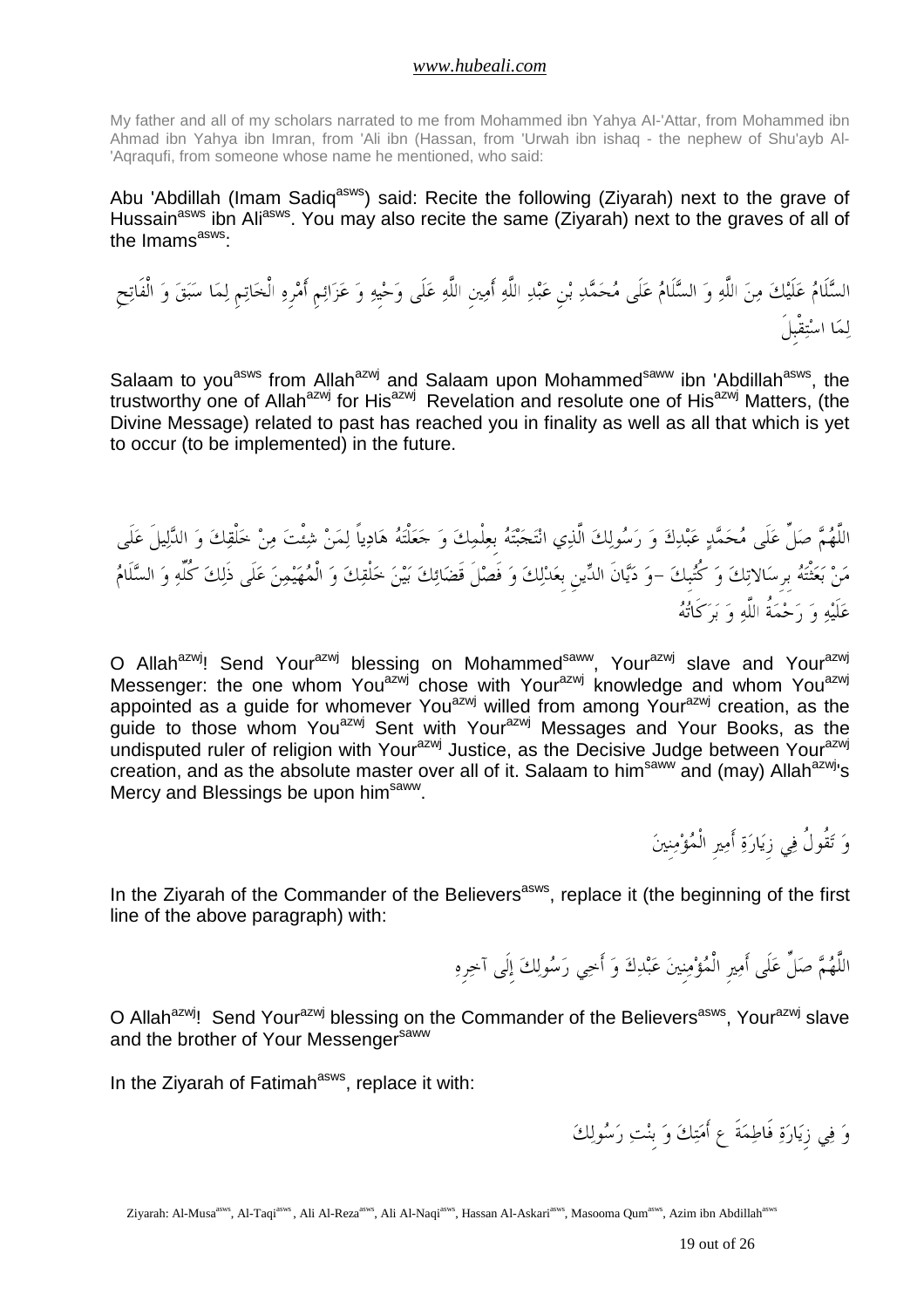O Allah<sup>azwj</sup>! Send Your blessing on Fatimah<sup>asws</sup>, Your<sup>azwj</sup> slave and the daughter of Your Messenger<sup>saww</sup>...

ِإلَى آخرِه و في زِيارة سائرِ الْأَئمة أَبناءِ رسولك -علَى ما قُلْت في النبِي أَولَ مرة حتى تنتهِي إِلَى صاحبِك

In the Ziyarah of the rest of the Imam<sup>asws</sup>, replace it with:

O Allah<sup>azwj</sup>! Send Your<sup>azwj</sup> blessing on the son of Your Messenger<sup>saww</sup>...

And mention the Imams<sup>asws</sup> in the same way that you sent blessings on the Prophets<sup>saww</sup> repeating the above statement for each Imam<sup>asws</sup> one after another until you reach the Imam whose Ziyarah you are performing.

ثُم تقُولُ

Then recite (the following):

أَشهد أَنكُم كَلمةُ التقْوى و باب الْهدى و الْعروةُ الْوثْقَى و الْحجةُ الْبالغةُ علَى من فيها و من تحت الثَّرى

I testify that you<sup>asws</sup> are the word of piety, the door of quidance, the strongest handhold, and the Decisive Proof which has been announced to those on it (earth) and those (buried) under the dust.

و أَشهد أَنَّ أَرواحكُم و طينتكُم من طينة واحدة طَابت و طَهرت من نورِ اللَّه و من رحمته

I testify that your<sup>asws</sup> souls and your clay are from the same substance which is blessed and purified with the Light of Allah $a$ <sup>azwj</sup> and with His Mercy.

و أُشهِد اللَّه و أُشهِدكُم أَني لَكُم تبع بِذَات نفْسِي و شرائعِ دينِي و خواتيمِ عملي اللَّهم فَأَتمم لي ذَلك بِرحمتك يا أَرحم الراحمين -

I take Allah<sup>azwj</sup> and I take you<sup>asws</sup> as witnesses that I follow you<sup>asws</sup> in everything that is related to my affairs, the rulings of my religion, and the end result of my actions. Therefore, O Allah<sup>azwj</sup>, O the most Merciful of the merciful ones, fulfill this for me.

السَّلَامُ عَلَيْكَ يَا أَبَا عَبْدِ اللَّهِ أَشْهَدُ أَنَّكَ قَدْ بَلَّغْتَ عَنِ اللَّهِ مَا أُمِرْتَ بِهِ وَ قُمْتَ بِحَقِّهِ غَيْرَ وَاهِنٍ وَ لَا مُوهِنِ

Salaam to you<sup>asws</sup>, O Aba 'Abdillah<sup>asws</sup>! I testify that you announced, on behalf of Allah<sup>azwj</sup>, that which you<sup>asws</sup> were ordered to (announce) and fulfilled your<sup>asws</sup> obligation towards Allah<sup>azwj</sup> without weakness or languor.

فَجَزَاكَ اللَّهُ مِنْ صِدِّيق خَيْراً عَنْ رَعِيَّتِكَ

May Allah<sup>azwj</sup> reward you on behalf of your nation, O the most truthful one<sup>asws</sup>.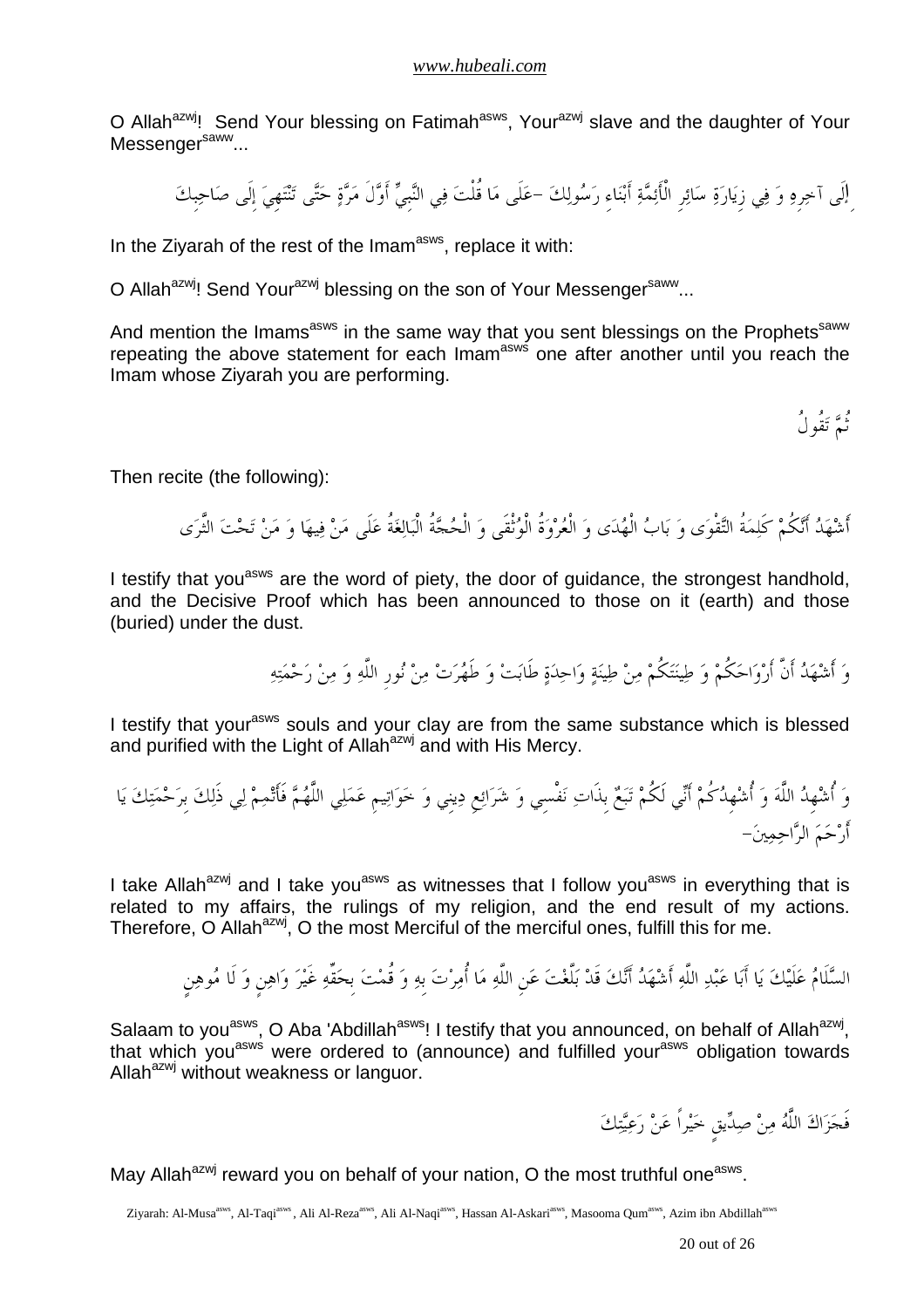أَشْهَدُ أَنَّ الْجهَادَ مَعَكَ جهَادٌ وَ أَنَّ الْحَقَّ مَعَكَ وَ لَكَ وَ أَنْتَ مَعْدِنُهُ وَ مِيرَاثَ النُّبُوَّةِ عِنْدَكَ وَ عِنْدَ أَهْل بَيْتِكَ

I testify that Jihad is Jihad only if it is with you<sup>asws</sup>, that truth is with you<sup>asws</sup> and for you<sup>asws</sup>, that you<sup>asws</sup> are the source of truth, and that the inheritance of prophethood is with you<sup>asws</sup> and with your family.

أَشهد أَنك قَد أَقَمت الصلَاةَ و آتيت الزكَاةَ و أَمرت بِالْمعروف و نهيت عنِ الْمنكَرِ و دعوت إِلى سبِيلِ ربك بِالْحكْمة و الْموعظَة الْحسنة و عبدت ربك حتى أَتاك الْيقين

I testify that you<sup>asws</sup> established prayers, gave charity, enjoined good and forbade evil, called (the people) toward the path of your<sup>asws</sup> Lord with wisdom and by giving good counsel, and that you worshipped yourasws Lord until that which is certain (death) came to you.

ثُم تقُولُ السلَام علَى ملَائكَة اللَّه الْمسومين

Then recite (the following):

السلَام علَى ملَائكَة اللَّه الْمنزلين السلَام علَى ملَائكَة اللَّه الْمردفين -السلَام علَى ملَائكَة اللَّه الَّذين هم في هذَا الْحرمِ بِإِذْن اللَّه مقيمونَ

Salaam upon Allah<sup>azwj</sup>'s "(fully equipped) distinguished angels." (3:125) Salaam upon Allah<sup>azwj</sup>'s descending angels<sup>as</sup>. Salaam upon Allah<sup>azwj</sup>'s "angels [who come] in an unbroken succession." (8:9) Salaam upon Allah<sup>azwj</sup>'s angels<sup>as</sup> who reside in this Haram with the permission of Allah<sup>azẃj</sup>.

ثُم تقُولُ

And then recite (the following):

اللَّهم الْعنِ الَّذَينِ بدلَا نِعمتك و خالَفَا كتابك و جحدا آياتك و اتهما رسولَك احش قُبورهما و أَجوافَهما ناراً و أَعدَّ لَهُمَا عَذَاباً أَليماً

O Allah<sup>azwj</sup>! Curse the Two<sup>la</sup> who changed Your<sup>azwj</sup> blessings, disobeyed Your<sup>azwj</sup> Book, denied Your<sup>azwj</sup> Signs, and accused Your Messenger<sup>saww</sup>. Stuff their<sup>la</sup> graves and their<sup>la</sup> stomachs with fire and prepare a painful chastisement for them<sup>la</sup>.

و احشرهما و أَشياعهما و أَتباعهما إِلَى جهنم زرقاً -و احشرهما و أَشياعهما و أَتباعهما يوم الْقيامة على وجوههِم عمياً و بكْماً و صما مأْواهم جهنم كُلَّما خبت زِدناهم سعيراً

O Allah<sup>azwj</sup>! Resurrect the Two of them<sup>la</sup> and their followers in Hell while they are blind. And on the Day of Judgment, resurrect the Two of them and their followers "**(lying**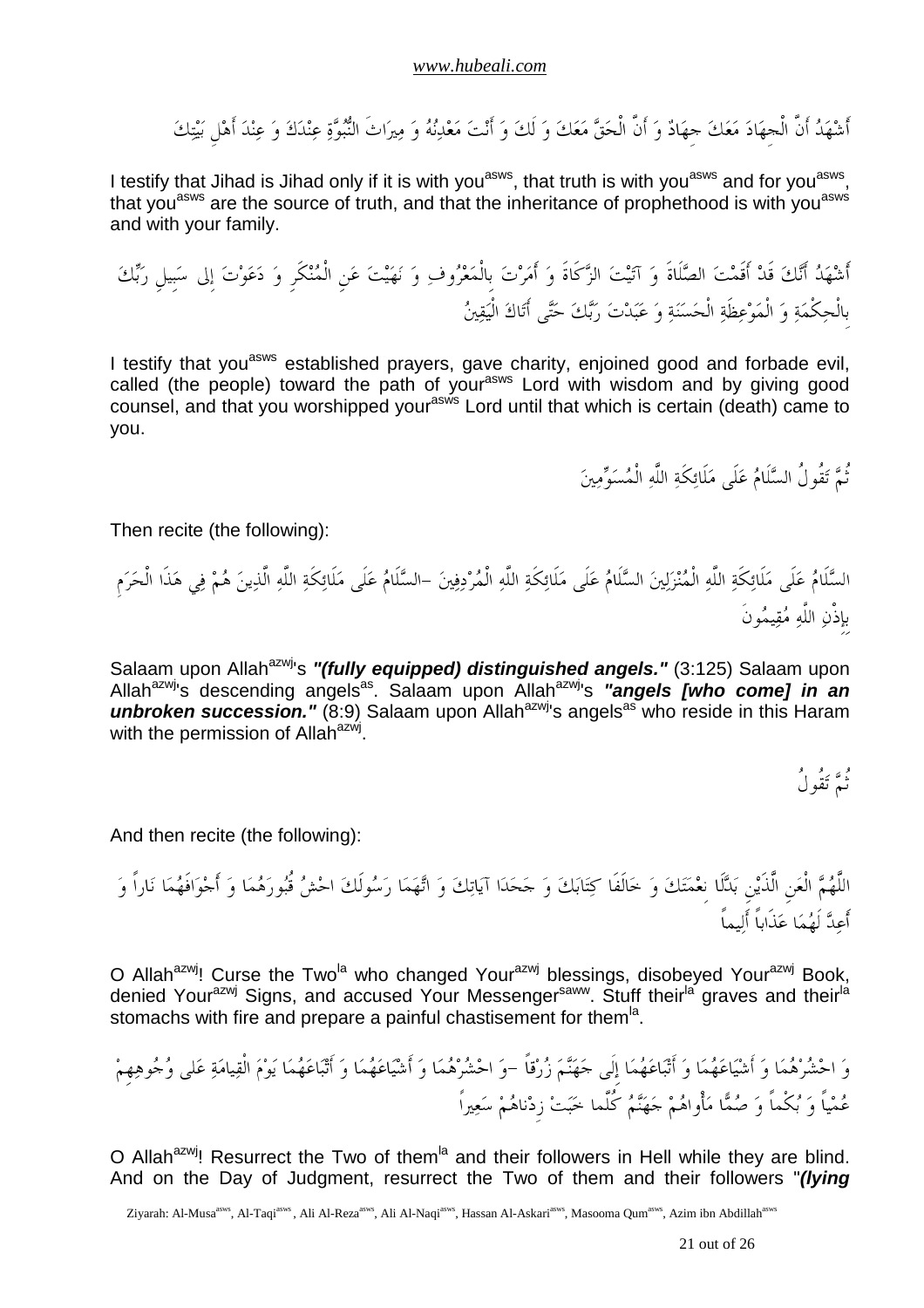**prone) on their faces, blind, dumb, and deaf; their abode shall be Hell; every time it shows abatement, We shall increase the flame on them**" (17:97).

اللَّهُمَّ لَا تَحْعَلْهُ آخِرَ الْعَهْدِ مِنْ زِيَارَةِ قَبْرِ ابْنِ نَبِيِّكَ

O Allah<sup>azwi</sup>! Do not make this the last time I come to the Ziyarah of the grave of the son<sup>asws</sup> of Your Prophet<sup>saww</sup>.

و ابعثْه مقَاماً محموداً تنتصر بِه لدينِك و تقْتلُ بِه عدوك فَإِنك وعدته ذَلك و أَنت الرب الَّذي لا تخلف الْميعاد

(O Allah<sup>azwj</sup>!) Resurrect him<sup>asws</sup> in the Praised Status where You<sup>azwj</sup> support Your<sup>azwj</sup> religion with him and kill Your<sup>azwj</sup> enemies through him<sup>asws</sup>. Verily, You<sup>azwj</sup> promised this to him<sup>asws</sup> and You<sup>azwj</sup> are the Lord who does not fail His<sup>azwj</sup> promise. You can recite the same next to the graves of all of the Imams<sup>asws</sup>.

و كَذَلك تقُولُ عند قُبورِ كُلِّ الْأَئمة ع و تقُولُ عند كُلِّ إِمامٍ زرته إِنْ شاءَ اللَّه تعالَى

Insha Allah when you go to the Ziyarah of any of the Imams<sup>asws</sup>, you should (also) recite the following:

السلَام علَيك يا ولي اللَّه السلَام علَيك يا حجةَ اللَّه السلَام علَيك يا نور اللَّه في ظُلُمات الْأَرضِ السلَام علَيك يا إِمام الْمؤمنِين و وارِثَ علْمِ النبِيين و سلَالَةَ الْوصيين و الشهِيد يوم الدينِ

Salaam to you<sup>asws</sup>, O Wali of Allah<sup>azwj</sup>. Salaam to you<sup>asws</sup>, O Decisive Proof of Allah<sup>azwj</sup>. Salaam to you<sup>asws</sup>, O the Light of Allah<sup>azwj</sup> in the darkness of the earth. Salaam to you<sup>asws</sup>, O Imam<sup>asws</sup> of the believers, heir of the knowledge of the Prophets<sup>as</sup>, progeny of the successors<sup>asws</sup>, and the witness on the Day of Religion.

أَشْهَدُ أَنَّكَ وَ آبَاءَكَ الَّذِينَ كَانُوا مِنْ قَبْلِكَ وَ أَبْنَاءَكَ الَّذِينَ مِنْ بَعْدِكَ مَوَالِيٌّ وَ أَوْلِيَائِي وَ أَئِمَّتِي

I testify that you<sup>asws</sup>, your forefathers<sup>asws</sup> before you<sup>asws</sup>, and your children<sup>asws</sup> after you<sup>asws</sup> are all my masters<sup>asws</sup>, my leaders<sup>asws</sup>, and my Imams<sup>asws</sup>.

و أَشهد أَنكُم أَصفياءُ اللَّه و خزنته و حجته الْبالغةُ

And I testify that you<sup>asws</sup> are Allah<sup>azwj</sup>'s Chosen Ones<sup>asws</sup>, His<sup>azwj</sup> Trustees, and His<sup>azwj</sup> Decisive Proofs who have been announced to (everyone).

انتجبكُم بِعلْمه أَنصاراً لدينِه و قُواماً بِأَمرِه -و خزاناً لعلْمه و حفَظَةً لسِره و تراجِمةً لوحيِه و معدناً لكَلماته و أَركَاناً لتوحيده و شهوداً علَى عباده

Allah<sup>azwj</sup> chose you<sup>asws</sup> with His<sup>azwj</sup> knowledge as the supporters of His<sup>azwj</sup> religion, as the executors of His $^{azwj}$  affairs, as the keepers of His $^{azwj}$  knowledge, as the protectors of His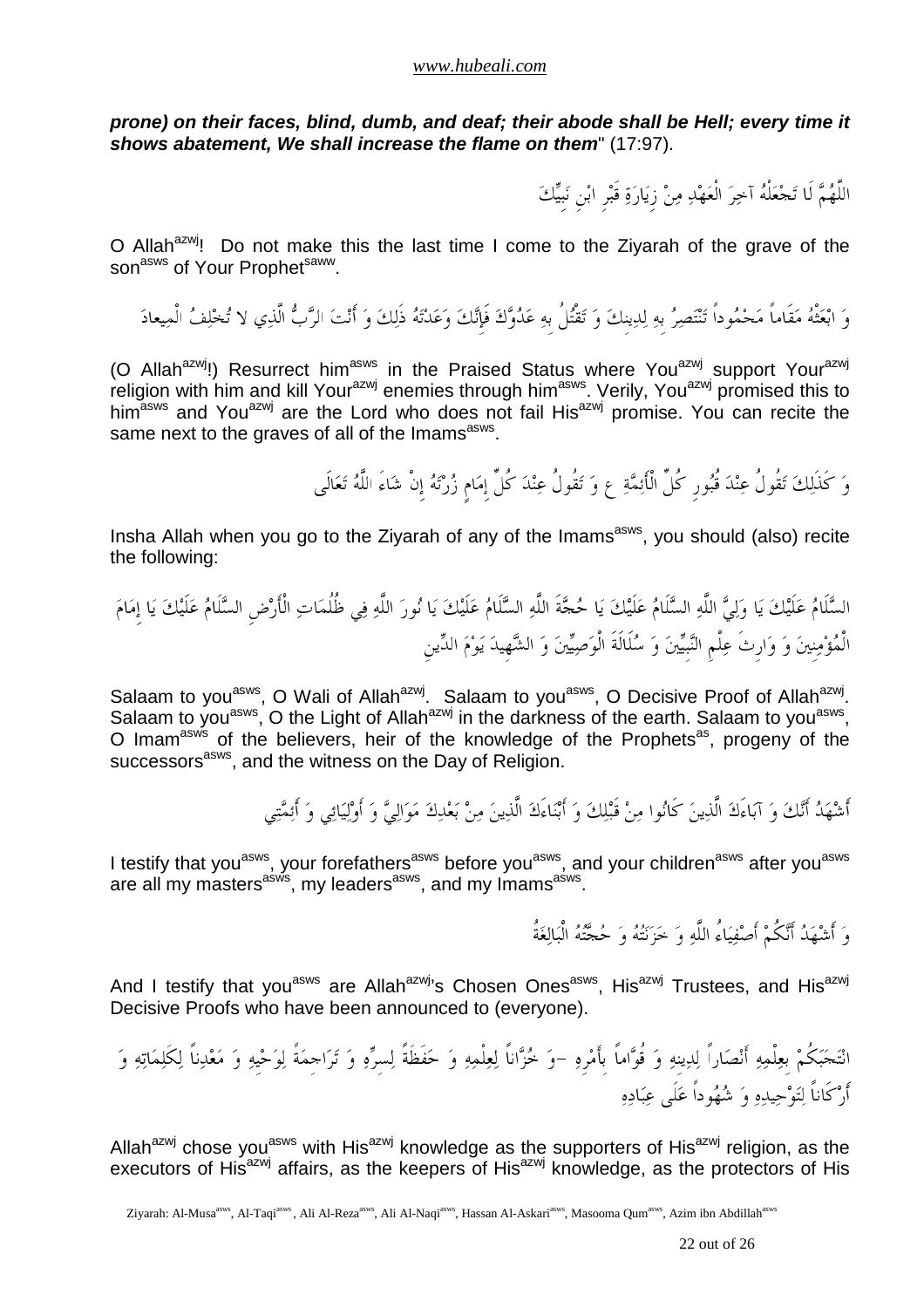Secret, as the Translators of His<sup>azwj</sup> revelation, as the sources of His<sup>azwj</sup> words, as the pillars of His<sup>azwj</sup> and as the the witnesses over His creation.

وَ اسْتَوْدَعَكُمْ خَلْقَهُ وَ أَوْرَتْكُمْ كِتَابَهُ وَ خَصَّكُمْ بكَرَائِمِ التَّنْزِيلِ وَ أَعْطَاكُمُ التّأْوِيلَ

He (Allah<sup>azwj</sup>) entrusted (the affairs of) His<sup>azwj</sup> creation to you<sup>asws</sup> and He<sup>azwj</sup> made you<sup>asws</sup> inheritor of His<sup>azwj</sup> Book. He<sup>azwj</sup> honoured you<sup>asws</sup> exclusively with the revelation and He<sup>azwj</sup> gave you<sup>asws</sup> the hidden interpretation (of the verses of the Qur'an).

وَ جَعَلَكُمْ تَابُوتَ حِكْمَتِهِ وَ مَنَاراً فِي بلَادِهِ وَ ضَرَبَ لَكُمْ مَثَلًا مِنْ نُورِهِ

He<sup>azwj</sup> made you<sup>asws</sup> the containers of His<sup>azwj</sup> wisdom and the Lighthouses in His<sup>azwj</sup> lands and He<sup>azwj</sup> made you the examples of His<sup>azwj</sup> Noor (the Light).

وَ أَجْرَى فِيكُمْ مِنْ عِلْمِهِ وَ عَصَمَكُمْ مِنَ الزَّلَلِ وَ طَهَّرَكُمْ مِنَ الدُّنَسِ وَ أَذْهَبَ عَنْكُمُ الرِّجْسَ

He<sup>azwj</sup> placed His<sup>azwj</sup> knowledge in you<sup>asws</sup>, protected you<sup>asws</sup> from error, purified you<sup>asws</sup> from impurities, and kept off any undeanliness from you<sup>asws</sup>.

وَ بِكُمْ تَمَّتِ النِّعْمَةُ وَ اجْتَمَعَتِ الْفُرْقَةُ وَ ائْتَلَفَتِ الْكَلِمَةُ

The blessings are complete through you<sup>asws</sup>, the sects have joined together through you<sup>asws</sup>, and words are united through you<sup>asws</sup>.

وَ لَزِمَتِ الطَّاعَةُ الْمُفْتَرَضَةُ وَ الْمَوَدَّةُ الْوَاجبَةُ

Obeying you<sup>asws</sup> is made mandatory (by Allah<sup>azwj</sup>) and loving you<sup>asws</sup> is obligatory.

فَأَنْتُمْ أَوْلَيَاؤُهُ النُّجَبَاءُ وَ عبَادُهُ الْمُكْرَمُونَ

You<sup>asws</sup> are the noble Divine Authorities of Allah<sup>azwj</sup> and you<sup>asws</sup> are His<sup>azwj</sup> honourable slaves.

أَتَيْتُكَ يَا ابْنَ رَسُول اللَّهِ عَارِفاً بِحَقِّكَ مُسْتَبْصِراً بِشَأْنكَ مُعَادِياً لِأَعْدَائِكَ مُوَالِياً لِأَوْلِيَائِكَ

O son<sup>asws</sup> of the Messenger of Allah<sup>saww</sup>! I have come to you<sup>asws</sup> while I believe in your<sup>asws</sup> rights, have insight regarding your<sup>asws</sup> status, antagonise your<sup>asws</sup> enemies<sup>la</sup>, and befriend your<sup>asws</sup> friends.

بِأَبِي أَنْتَ وَ أُمِّي صَلَّى اللَّهُ عَلَيْكَ وَ سَلَّمَ تَسْلِيماً

May I sacrifice my father and mother for you<sup>asws</sup>. May Allah<sup>azwj</sup>'s blessing and Salaam be upon you<sup>asws</sup>.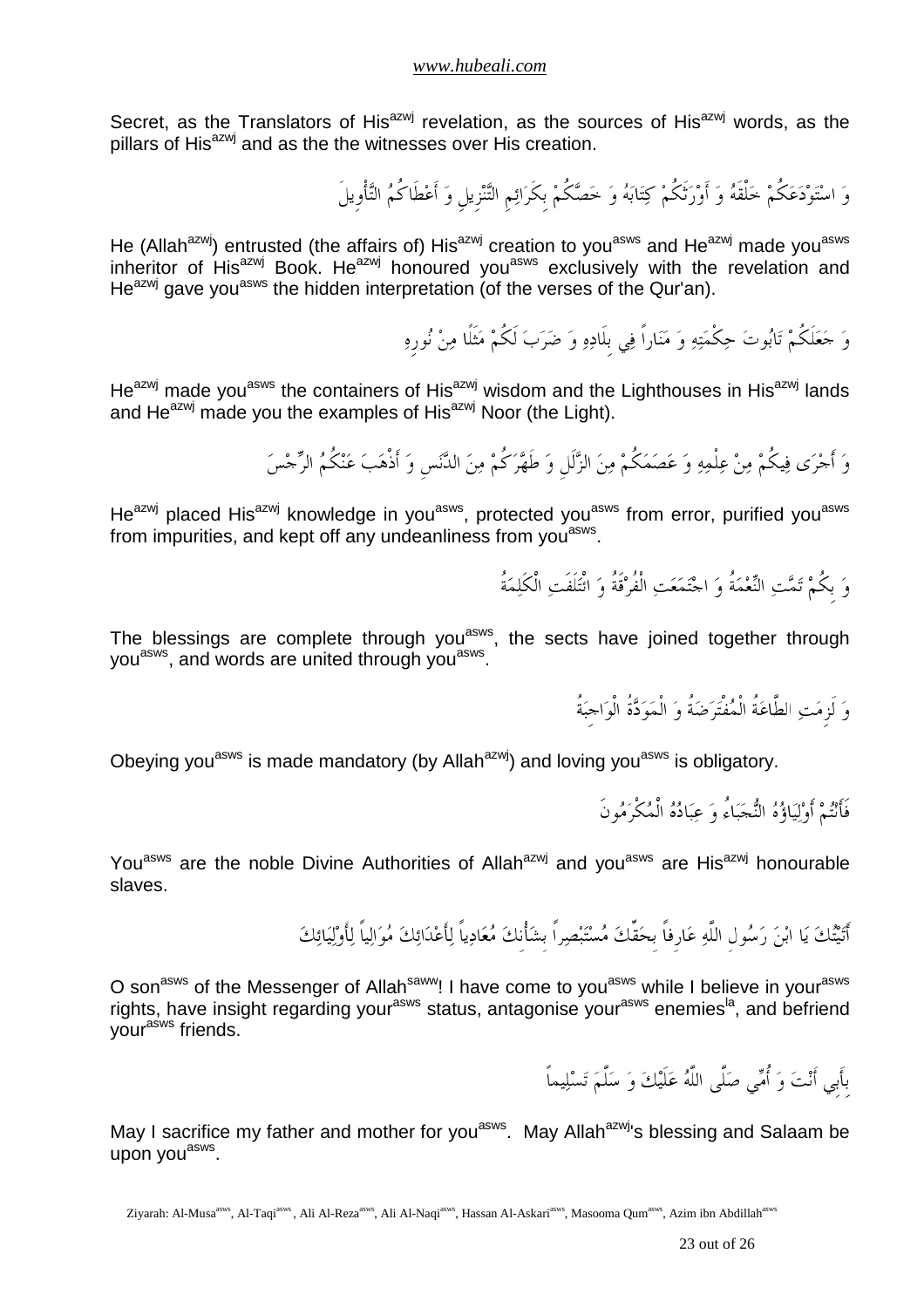أَتيْتُكَ وَافِداً زَائِراً عَائِذاً مُسْتَجِيراً مِمَّا جَنَيْتُ عَلَى نَفْسي وَ احْتَطَبْتُ عَلَى ظَهْرِي فَكُنْ لِي شَفِيعاً فَإِنَّ لَكَ عِنْدَ اللَّهِ مَقَاماً مَعْلُوماً وَ أَنْتَ عِنْدَ اللَّهِ وَجيهٌ

I have come to your<sup>asws</sup> Ziyarah as your<sup>asws</sup> guest, seeking refuge from my crimes against myself and (from) the weight which I am carrying on my back. Therefore, intercede for me with your Lord<sup>azwj</sup>, for verily you<sup>asws</sup> have a known rank with Allah<sup>azwj</sup> and you<sup>asws</sup> are distinguished with Allah<sup>azwj</sup>.

آمنت بِاللَّه و بِما أُنزِلَ علَيكُم و أَتولَّى آخركُم بِما تولَّيت بِه أَولَكُم و أُأَبر من كُلِّ وليجة دونكُم و كَفَرت بِالْجِبت و الطَّاغُوت و اللَّات و الْعزى

I believe in Allah<sup>azwj</sup> and in that which was revealed to you<sup>asws</sup>, and I follow your<sup>asws</sup> last one just as I follow your<sup>asws</sup> first one<sup>asws</sup>. I dissociate myself from any intimate friend other than you<sup>asws</sup> and I disbelieve in Jibt, Taghut, Lat, and 'Uzza.(4:51, 53:19)<sup>11</sup>

## **The Merits of the Ziyarah of the Believers and How it Should be Performed**

حَدَّنْنِي أَبُو الْعَبَّاس مُحَمَّدُ بْنُ حَعْفَرِ الرَّزَازُ الْقُرَشِيُّ الْكُوفِيُّ عَنْ حَالِهِ مُحَمَّدِ بْن الْحُسَيْنِ بْنِ أَبِي الْخَطَّابِ عَنْ عَمْرو بْنِ عُثْمَانَ الرَّازِيِّ قَالَ سَمِعْتُ أَبَا الْحَسَنِ الْأَوَّلَ ع يَقُولُ مَنْ لَمْ يُقَدِّرْهُ أَنْ يَزُورَنَا فَلْيَزُرْ صَالِحِي مَوَالِينَا –يُكْتَبْ لَهُ ثَوَابُ زِيَارَتِنَا وَ مَنْ لَمْ يَقْدِرْ عَلَى صِلَتِنَا فَلْيصلْ علَى صالحي موالينا يكْتب لَه ثَواب صلَتنا

Abul 'Abbas Mohammed ibn Ja'far Al-Razzaz Al-Qurashi Al-Kufi narrated to me from his uncle Mohammed ibn Hussain ibn Abil Khattab, from Amr ibn 'Uthman Al-Razi, who said:

I heard Abal Hassan the First (Imam Kazim<sup>asws</sup>) say: Those who cannot come to our<sup>asws</sup> Ziyarah should go to the Ziyarah of our<sup>asws</sup> righteous followers so that the reward for coming to our<sup>asws</sup> Ziyarah is registered for them. And those who cannot connect with us<sup>asws</sup> (directly) should connect with our<sup>asws</sup> righteous followers so that the reward for connecting with us<sup>asws</sup> is registered for them.<sup>12</sup>

حَدَّنْنِي أَبِي وَ مُحَمَّدُ بْنُ يَعْقُوبَ وَ حَمَاعَةُ مَشايِخِي ره عَنْ مُحَمَّدِ بْن يَحْيي عَنْ مُحَمَّدِ بْن أحْمَدَ بْن يَحْيَى قَالَ كُنْتُ بِفَيْدَ فَمَشَيْتُ مَعَ عَلِيٍّ بْنِ بِلَالٍ إِلَى قَبْرِ مُحَمَّدِ بْنِ إِسْمَاعِيلَ بْنِ بَزِيعٍ قَالَ فَقَالَ لِي عَلِيٌّ بْنُ بِلَالٍ قَالَ لِي صَاحِبُ هَذَا الْقَبْرِ عَنِ الرِّضَا عِ قَالَ مَنْ أَتَى قَبْرَ أخِيهِ الْمُؤْمِن ثُمَّ وَضَعَ يَدَهُ عَلَى الْقَبْرِ وَ قَرَأَ إِنَّا أَنْزَلْنَاهُ سَبْعَ مَرَّاتٍ أَمِنَ يَوْمَ الْفَزَعِ الْأَكْبَرِ

My father, Mohammed ibn Ya'qub, and all of my scholars narrated to me from Mohammed ibn Yahya, from Mohammed ibn Ahmad ibn Yahya, who said

## I was in Fayd<sup>13</sup> with 'Ali ibn Bilal and we walked to the grave of Mohammed ibn Ismail ibn Bazi'.<sup>14</sup>

 $\overline{a}$ 

Ziyarah: Al-Musa<sup>asws</sup>, Al-Taqi<sup>asws</sup>, Ali Al-Reza<sup>asws</sup>, Ali Al-Naqi<sup>asws</sup>, Hassan Al-Askari<sup>asws</sup>, Masooma Oum<sup>asws</sup>, Azim ibn Abdillah<sup>asws</sup>

 $11$  Kamil al-Ziyarat, Ch. 104, h, 2

 $12$  Kamil al-Ziyarat, Ch. 105, h, 1

<sup>&</sup>lt;sup>13</sup> A small town half way between Kufah and Makkah.

<sup>&</sup>lt;sup>14</sup> He was one of the trustworthy and righteous companions of Imam Kazim<sup>asws</sup>, Imam Riza<sup>asws</sup> and Imam Jawad<sup>asws</sup>.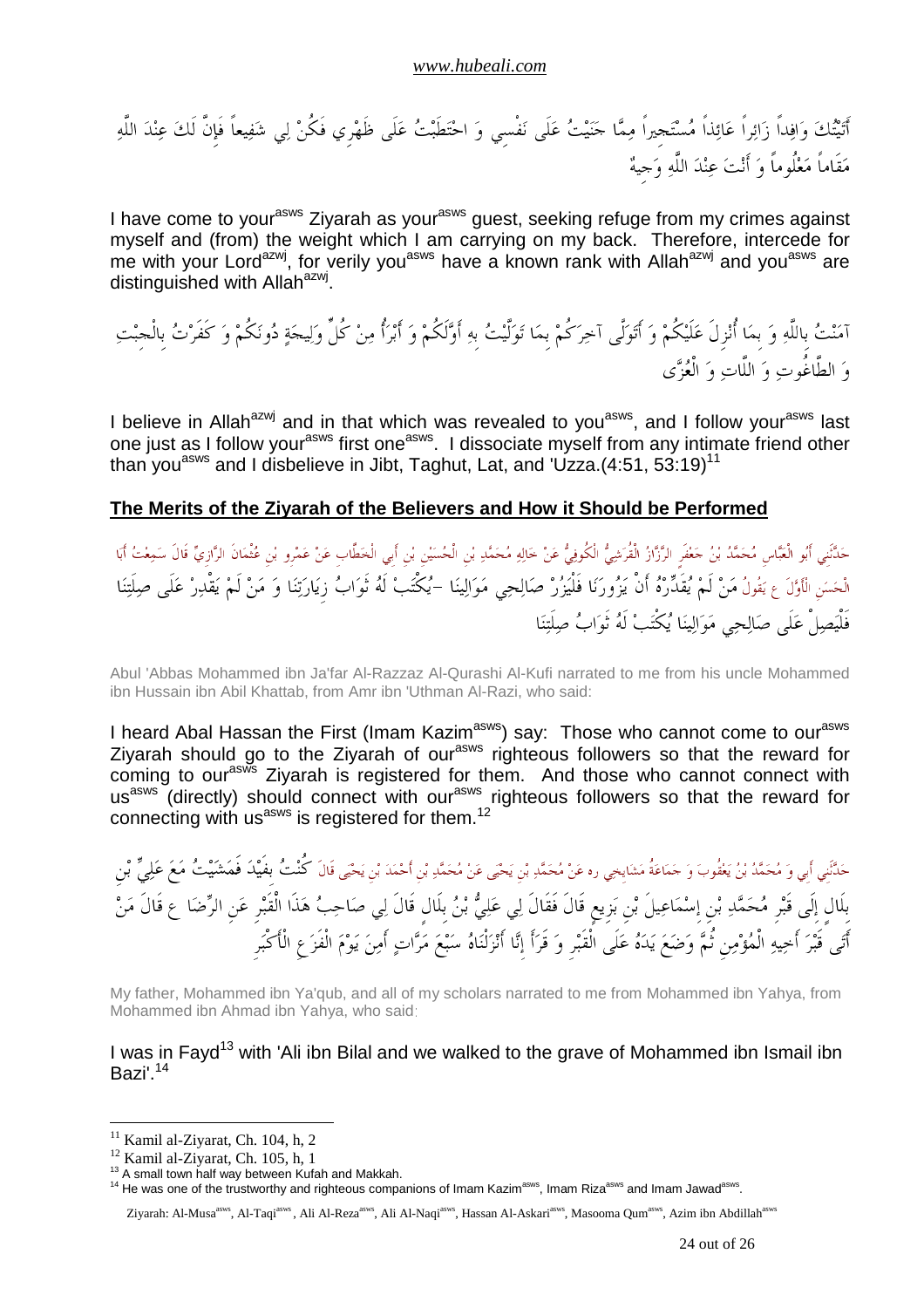(Once we arrived at his grave), 'Ali ibn Bilal said to me: The owner of this grave narrated to me from Imam Riza<sup>asws</sup> who said: Those who go to the graves of their brothers from among the believers, place their hands on the graves, and recite (the chapter of) "Inna Anzalnah" seven times will be safe on the Day of Great Terror (the Day of Judgment).<sup>15</sup>

حَدَّنَنِي الْحَسَنُ بْنُ عَبْدِ اللَّهِ بْنِ مُحَمَّدِ بْنِ عِيسَى عَنْ أَبيهِ عَنْ حَدِّهِ عَنْ عَبْدِ اللَّهِ بْن الْمُغِيرَةِ عَنْ جَلْدِ اللَّهِ بْن عَلْم اللَّهِ عَنْ حَدِّهِ عَنْ عَبْدِ اللَّهِ عَنْ حَدَّهِ عَنْ حَد أُسَلِّمُ عَلَى أَهْلِ الْقُبُورِ قَالَ نَعَمْ تَقُولُ حَدَّنَنِي أَبي ره عَن الْحُسَيْن بْن الْحَسَن بْن أَبانٍ عَنْ مُحَمَّدِ بْن أورَمَةَ عَن ابْن أَبي نَحْرَانَ عَنْ عَبْدِ اللَّهِ بْن سِنَانِ قَالَ قُلْتُ لِأَبِي عَبْدِ اللَّهِ ع وَ ذَكَرَ مِثْلَهُ

Hassan ibn 'Abdillah ibn Mohammed ibn Isa narrated to me from his father, from his grandfather, from 'Abdillah ibn Mughirah, from 'Abdillah ibn Sinan, who said:

I asked Aba 'Abdillah (Imam Sadiq<sup>asws</sup>), "How should I say Salaam to the people of the graves'? Imam<sup>asws</sup> replied: Recite (the following):

السَّلَامُ عَلَى أَهْلِ الدِّيَارِ مِنَ الْمُؤْمِنِينَ وَ الْمُسْلِمِينَ أَنْتُمْ لَنَا فَرَطٌ وَ نَحْنُ إِنْ شَاءَ اللَّهُ بِكُمْ لَاحِقُونَ

Salaam upon the people of the graves from among the believers and the Muslims. You have preceded us and we shall join you In-Sha-Allah.<sup>16</sup>

وَ حَدَّنَنِي مُحَمَّدُ بْنُ عَبْدِ اللَّهِ بْنِ حَعْفَرِ الْحِمْيَرِي عَنْ أَحِمْدَ بْنِ مُحَمَّدٍ أَبِي عَبْدِ اللَّهِ الْبَرْقِيِّ عَن أَحْمَدَ بِنَ مُحَمَّدٍ أَبِي حَمْرَةَ قَالَ سَأَلْتُ أَبَا عَبْدِ اللَّهِ ع كَيْفَ نُسَلِّمُ عَلَى أَهْلِ الْقُبُورِ قَالَ نَعَمْ تَقُولُ

Mohammed ibn 'Abdillah ibn Ja'far Al-Himyari narrated to me from his father, from Ahmad ibn Abl 'Abdillah Mohammed Al-Barqi, from Hassan ibn 'Ali Al-Washa, from 'Ali ibn Abl Hamzah, who said:

I asked Aba 'Abdillah (Imam Sadiq<sup>asws</sup>), "How should we say Salaam to the people of the graves?"

Imam<sup>asws</sup> replied: Recite (the following):

السَّلَامُ عَلَى أَهْلِ الدِّيَارِ مِنَ الْمُؤْمِنينَ وَ الْمُؤْمِنَاتِ وَ الْمُسْلِمِينَ وَ الْمُسْلِمَاتِ أَنْتُمْ لَنَا فَرَطٌ وَ إِنَّا بِكُمْ إِنْ شَاءَ اللَّهُ لَاحقُونَ

Salaam upon the people of the graves from among the men and women of the believers and the Muslims. You have preceded us and we shall join you In-ShaAllah.<sup>17</sup>

كامل الز با  $15$  Kamil al-Zivarat, Ch. 105, h. 3

<sup>&</sup>lt;sup>16</sup> Kamil al-Ziyarat, Ch. 105, h, 9

<sup>&</sup>lt;sup>17</sup> Kamil al-Ziyarat, Ch. 105, h, 15

Ziyarah: Al-Musa<sup>asws</sup>, Al-Taqi<sup>asws</sup>, Ali Al-Reza<sup>asws</sup>, Ali Al-Naqi<sup>asws</sup>, Hassan Al-Askari<sup>asws</sup>, Masooma Qum<sup>asws</sup>, Azim ibn Abdillah<sup>asws</sup>